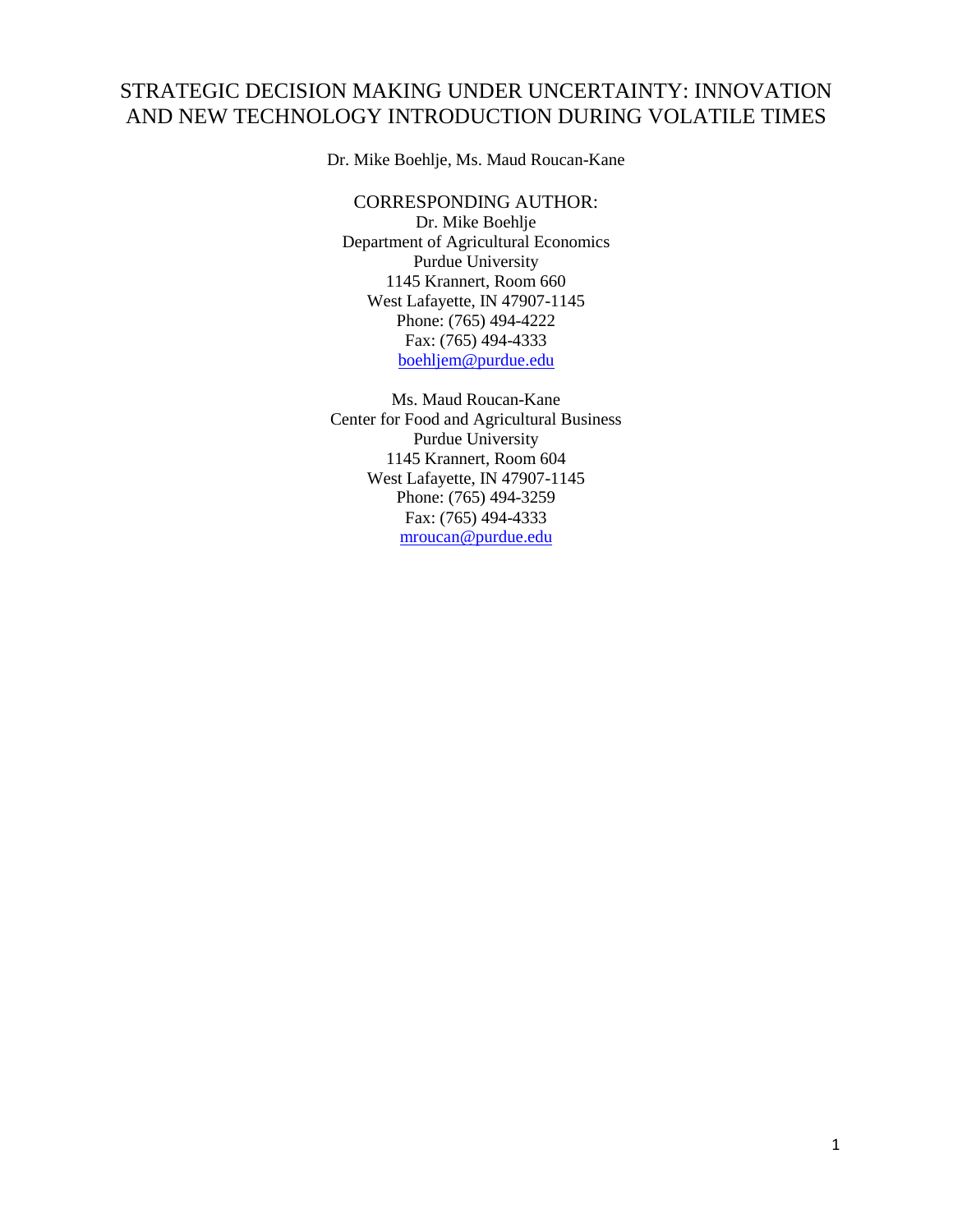# STRATEGIC DECISION MAKING UNDER UNCERTAINTY: INNOVATION AND NEW TECHNOLOGY INTRODUCTION DURING VOLATILE TIMES Executive Summary

This case study outlines the strategic, marketing, and organizational issues facing the farm machinery and equipment division of Deere and Company as it tries to continue to grow. Deere Ag Division is considering the development of products in the information domain. The information domain encompasses many opportunities of breakthroughs or disruptive innovations to market to new or underserved customers. While these disruptive innovations face uncertainties and challenges (capabilities and capacities that may be beyond the current skill set of Deere, a more intimate knowledge of potential new customers which may not be the focal point of the current sales/marketing organization), they can also, if successful, generate more profits. They can also generate new sales because they do not compete with Deere current products (and in many cases are add-ons to current products), and can serve to attract new customers.

This case allows the instructor to discuss uncertainties and tools to mitigate risk. The reader must think strategically about innovation, and the uncertainties associated with each innovation project. Beyond a listing of uncertainties, the reader is also challenged to think about ways to mitigate risk through the use of real options, an options portfolio, and organizational structure.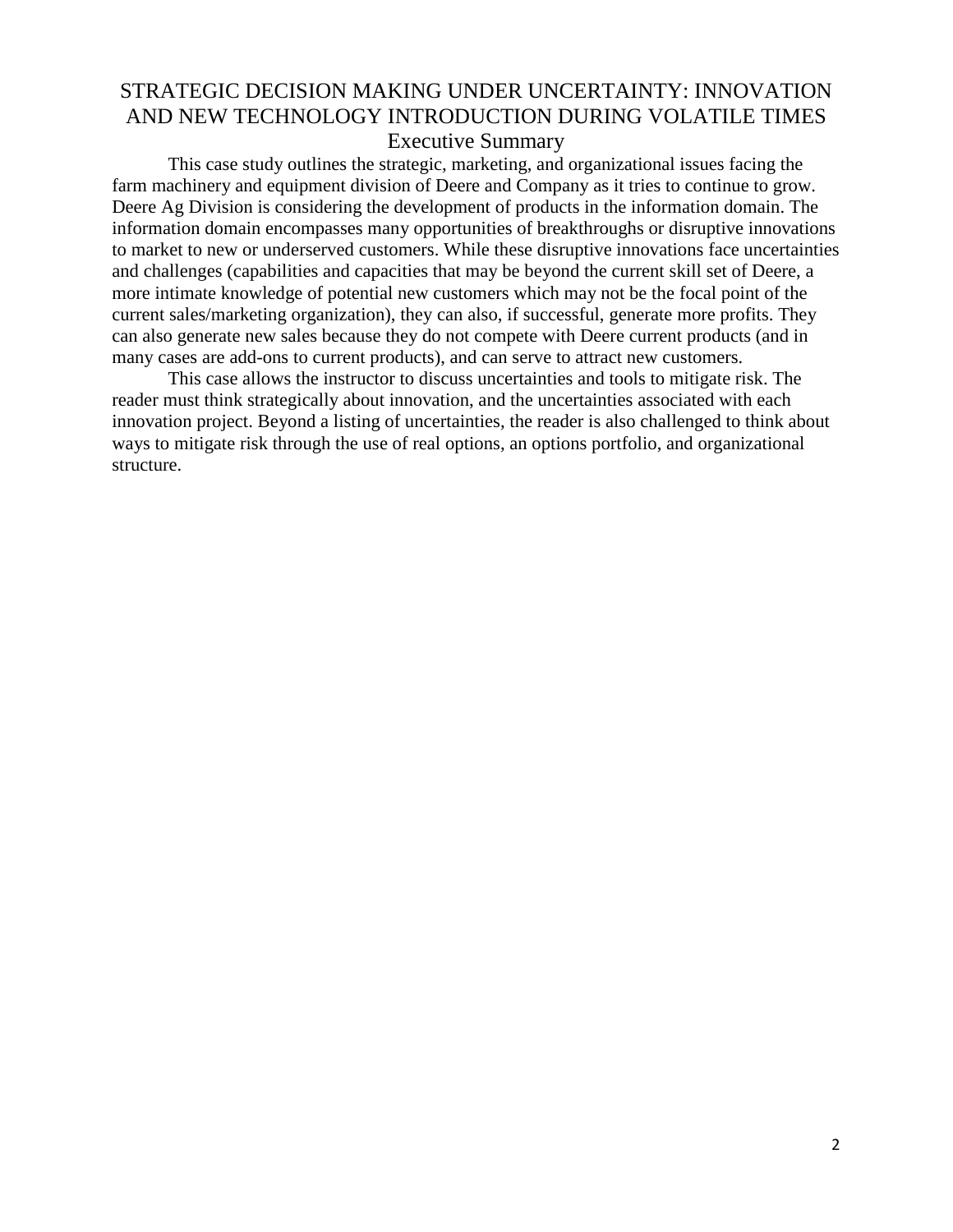# STRATEGIC DECISION MAKING UNDER UNCERTAINTY: INNOVATION AND NEW TECHNOLOGY INTRODUCTION DURING VOLATILE TIMES Abstract

This case study outlines the strategic, marketing, and organizational issues facing the farm machinery and equipment division of Deere and Company as it tries to continue to grow. Deere Ag Division is considering the development of products in the information domain. This domain encompasses many opportunities but faces uncertainties and challenges.

This case allows the instructor to discuss uncertainties and tools to mitigate risk. The reader must think strategically about innovation, and the uncertainties associated with each innovation project. Beyond a listing of uncertainties, the reader is also challenged to think about ways to mitigate risk through the use of real options, an options portfolio, and organizational structure.

## Key-Words

Deere, uncertainty, real option, organizational structure, option, risk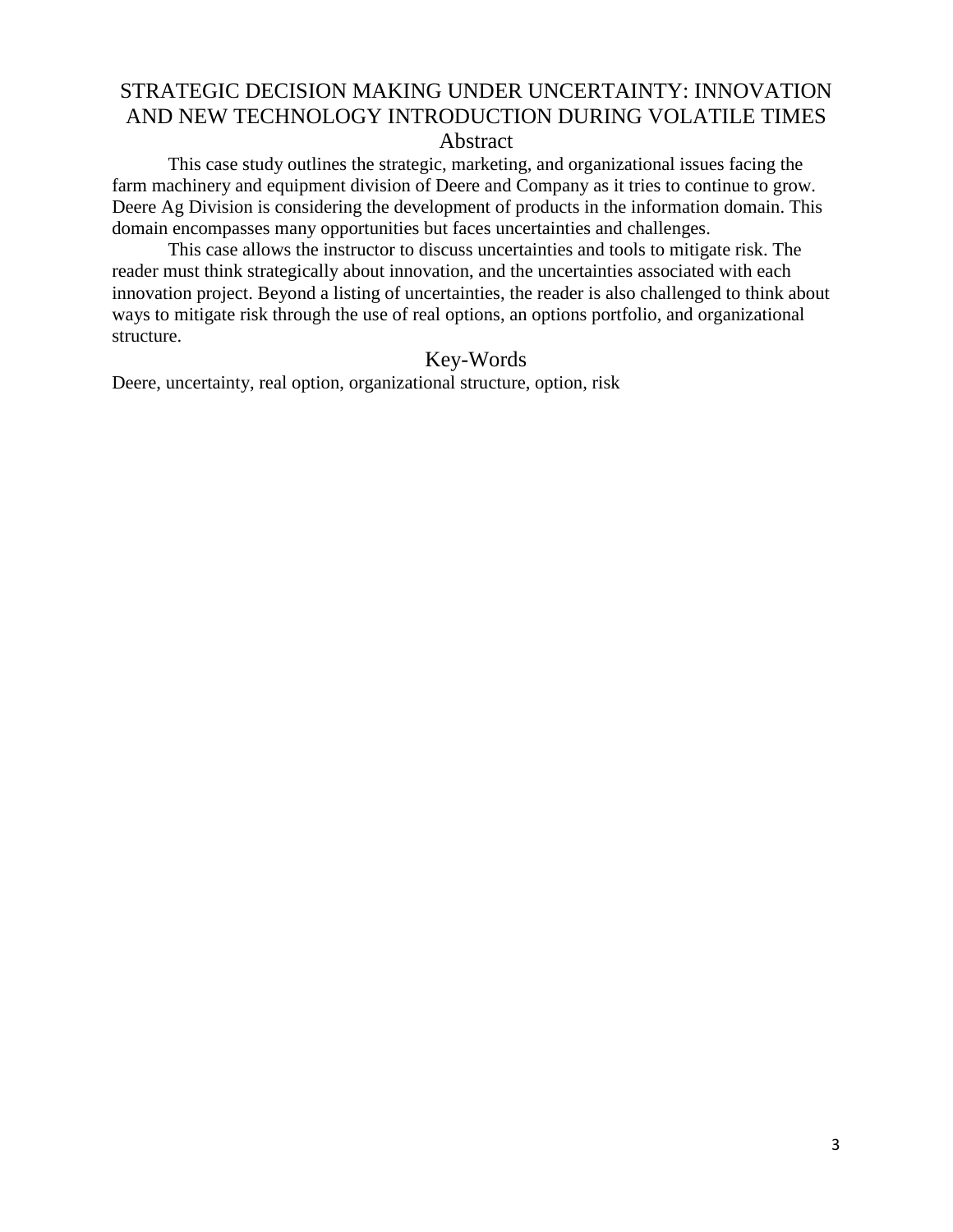# STRATEGIC DECISION MAKING UNDER UNCERTAINTY: INNOVATION AND NEW TECHNOLOGY INTRODUCTION DURING VOLATILE TIMES

The agricultural equipment division of Deere and Company was facing a number of challenges and opportunities in the spring of 2007. The fundamental challenge was to continue to improve their financial performance with an increased focus on growth without sacrificing profitability. Although improving profitability was hard to implement, the approach was well understood – lower cost, reduce assets or increase asset utilization, increase sales, and improve price realization by reducing discounts and similar price cutting programs. Growing the business was going to be more difficult. The farm machinery and equipment business in the U.S. was a relatively mature market. Clearly there were opportunities for significant growth globally -- Brazil and Argentina, the countries of the former Soviet Union, and eventually China and India provided significant potential. Furthermore, Deere had been quite successful in growing its nontraditional ag business and its consumer products segment focused on small tractors and related equipment, lawn mowers, and other consumer products and tools as well as golf and turf equipment business. But Deere ag division was responsible for the growth strategy in the U.S. farm machinery and equipment business, a much tougher market to grow given that cultivated acreage was not growing and sales were cyclical and highly dependent on farmer's incomes. But CEO Robert Lane had not let the division off the hook. Growing the ag business in the U. S. was also important, and that required continued commitment to innovation and new product introductions. Lane challenged the team to bring new products and services to market that would meet OROA (Operating Return on Assets) and SVA (Shareholder Value Added) goals as well as grow the division at a rate almost twice the industry growth rate of the past 20 years. Deere was known in the farm equipment industry as an innovator with a constant stream of new products in power, tillage, planting, and harvesting equipment. Many of the most successful innovations of the past couple of decades were primarily product enhancements during a period of reduced labor use and rapid mechanization in the farming sector. The challenge going forward was how to grow the farm machinery and equipment business in a period of increasing competitive pressure, a relatively mature U.S. ag market, high market uncertainty (ethanol, farm bill, gas prices), high technological uncertainty (GPS), and shortened cycle time in the innovation process because of market and competitive pressures. Despite the challenges, the ag division management team had a number of alternatives that it could pursue, actually too many for its R&D budget. Consequently, the team faced the necessity to develop and implement a systematic process for assessing the potential of the innovations, and to use that process to allocate financial and personnel resources to the highest payoff innovations that would meet corporate growth rate goals and yet mitigate/manage the aforementioned uncertainty.

# Deere's History: A Commitment to Quality and Innovation

The legendary agribusiness Deere and Company was founded in 1837, by John Deere, a Vermont blacksmith, who, a year earlier, had created an innovative design for self-scouring plows for Midwest prairie soil. More than a century later, Deere's "leaping deer" logo is known and trusted universally in the marketplace and continues to symbolize innovative engineering and rugged construction in agriculture equipment and tractors.

Continuous innovation and new product introductions are a result of a major commitment of resources to research and development and new product commercialization. Deere's resource commitment to R&D is summarized in table 1; commitments to R&D have consistently been strong compared to competitors. Exhibit A summarizes some of the major innovations and new product introductions during the past 50 years. Innovations have involved improvements in tractor, combine, implement and sprayer machinery and equipment (sustaining innovations), and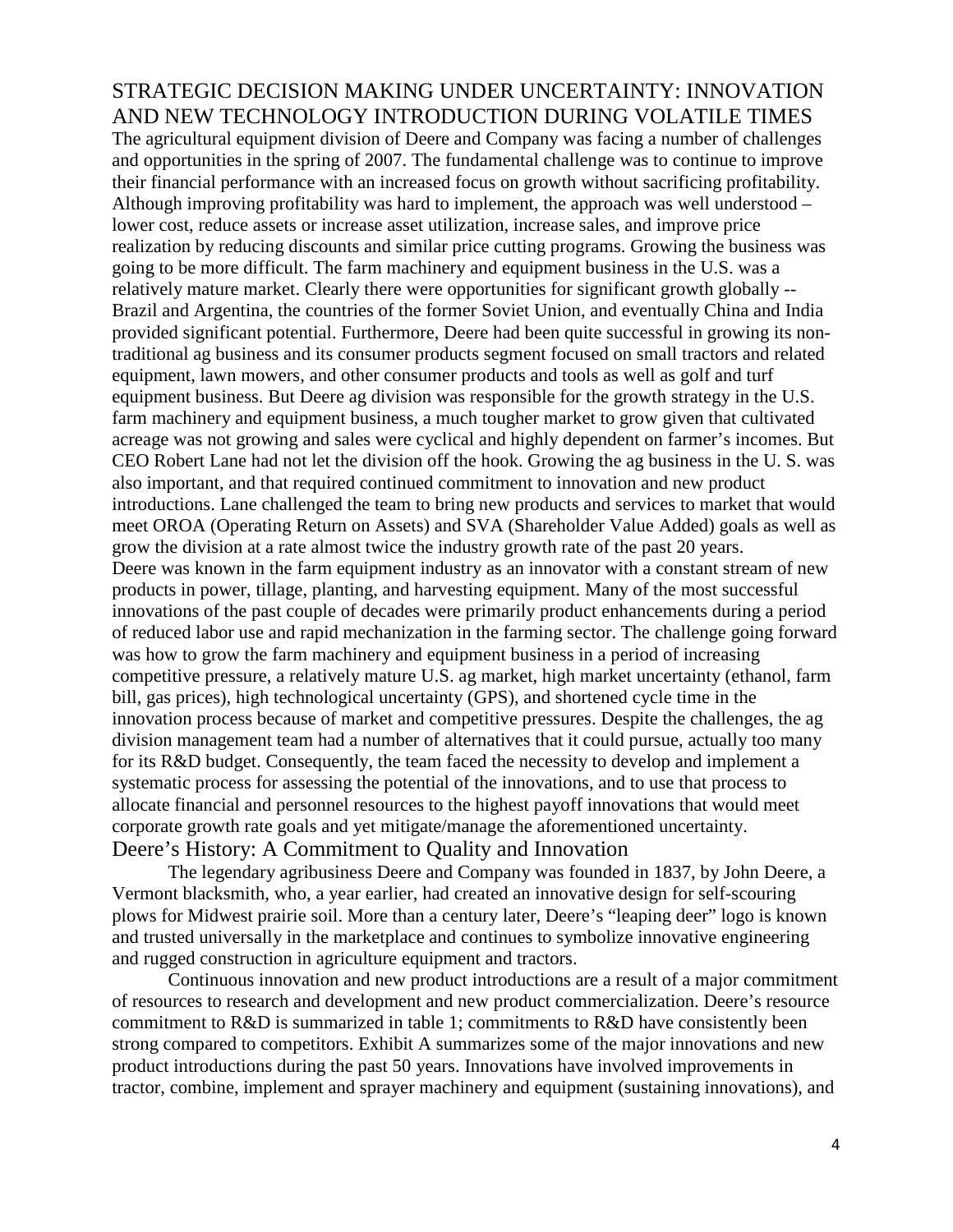more recently in some new information and electronic based technology such as global positioning systems (GPS) guidance products.

|          |                  |                        |              |                                          | д.         |            |
|----------|------------------|------------------------|--------------|------------------------------------------|------------|------------|
| \$ (in   | <b>Net Sales</b> | R&D<br><b>Expenses</b> |              | <b>R&amp;D</b> as a percent of net sales |            |            |
| million) | <b>Deere</b>     | <b>Deere</b>           | <b>Deere</b> | <b>AGCO</b>                              | <b>CNH</b> | <b>CAT</b> |
| 2006     | 19,884           | 725.8                  | 3.70%        | 2.40%                                    | 3.00%      | 3.50%      |
| 2005     | 19,401           | 677.3                  | 3.50%        | 2.20%                                    | 2.60%      | 3.20%      |
| 2004     | 17,673           | 611.6                  | 3.50%        | 2.00%                                    | 2.30%      | 3.30%      |
| 2003     | 13,349           | 577.3                  | 4.30%        | 2.00%                                    | 2.60%      | 3.20%      |
| 2002     | 11,702           | 527.8                  | 4.50%        | 2.00%                                    | 3.00%      | 3.50%      |
| 2001     | 11,077           | 590.1                  | 5.30%        | 2.00%                                    | 3.40%      | 3.70%      |
| 2000     | 11,168           | 542.1                  | 4.90%        | 2.00%                                    | 3.60%      | 3.40%      |

**Table 1. Sales and R&D expenditures for Deere and its competitors** 

Source: Deere and Company and other companies' annual reports

## The Lane Challenge

 The 170 year history of Deere and Company is characterized by both innovation and quality. Even during the agricultural recession of the 1980s, Deere maintained its focus on delivering quality products that customers valued, and Deere gained market share as other major agricultural equipment companies stumbled or fell by the wayside. But financial performance was cyclical and Deere typically earned a competitive return on capital for only a few years in a row before it encountered a significant downturn in performance (table 2). When Robert Lane became CEO and chairman in 2000, his goal was "building and growing a business as great as our products".

|                                                   | Deere and<br>Company         |       |                 |                                             |                              |                              |                         |
|---------------------------------------------------|------------------------------|-------|-----------------|---------------------------------------------|------------------------------|------------------------------|-------------------------|
| $\frac{\mathcal{S}}{\mathcal{S}}$ (in<br>million) | Net sales<br>of<br>Equipment | R&D   | Ag<br>Equipment | Commercial<br>$\&$<br>Consumer<br>Equipment | Construction<br>$&$ Forestry | Credit/Financial<br>services | Total # of<br>employees |
| 2006                                              | 19,884                       | 725.8 | 10,232          | 3,877                                       | 5,775                        |                              | 46,500                  |
| 2005                                              | 19,401                       | 677.3 | 10,567          | 3,605                                       | 5,229                        |                              | 47,400                  |
| 2004                                              | 17,673                       | 611.6 | 9,717           | 3,742                                       | 4,214                        | 1,276                        | 46,500                  |
| 2003                                              | 13,349                       | 577.3 | 7,390           | 3,231                                       | 2,728                        | 1,347                        | 43,200                  |
| 2002                                              | 11,702                       | 527.8 | 6,792           | 2,712                                       | 2,199                        | 1,426                        | 43,100                  |
| 2001                                              | 11,077                       | 590.1 | 6,269           | 2,667                                       | 2,086                        | 1,439                        | 45,100                  |
| 2000                                              | 11,168                       | 542.1 | 5,934           | 2,966                                       |                              | 1,323                        | 43,700                  |
| 1999                                              | 9,701                        | 458.4 | 5,138           | 2,648                                       |                              | 1,136                        | 38,700                  |
| 1998                                              | 11,925                       | 444.4 | 7,217           | 2,124                                       |                              | 971                          | 37,000                  |

**Table 2. Deere's financial performance**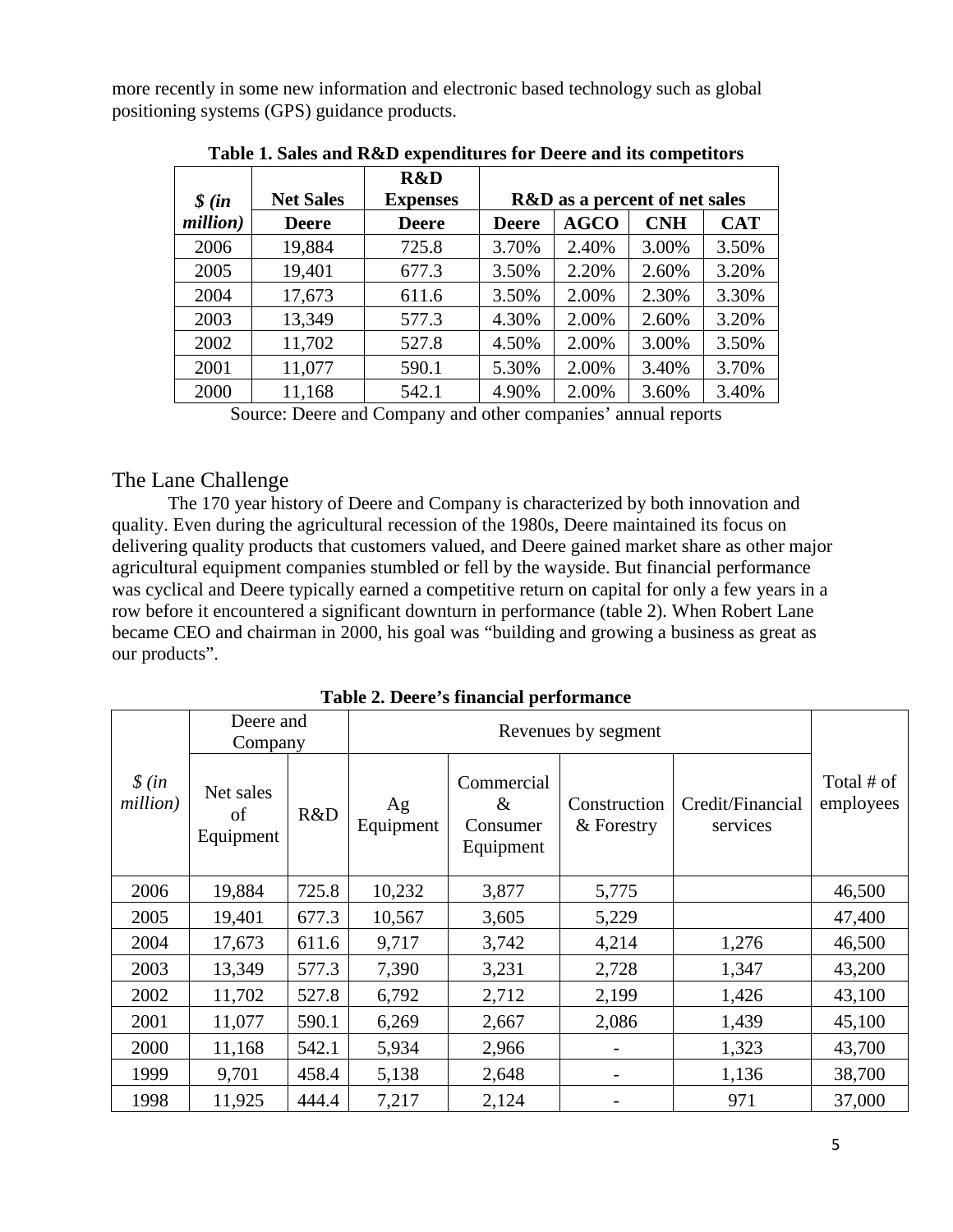| 1997 | 11,081 | 412.3 | 7,048                    | 1,772                    | $\overline{\phantom{a}}$ | 818                      | 34,400 |
|------|--------|-------|--------------------------|--------------------------|--------------------------|--------------------------|--------|
| 1996 | 9,640  | 370.3 | $\overline{\phantom{0}}$ | $\overline{\phantom{0}}$ | $\overline{\phantom{0}}$ | $\overline{\phantom{0}}$ | 33,900 |
| 1995 | 8,830  | 327.4 | $\overline{\phantom{a}}$ | $\overline{\phantom{m}}$ | $\overline{\phantom{a}}$ | $\overline{\phantom{0}}$ | 33,400 |
| 1994 | 7,663  | 275.7 | -                        | $\overline{\phantom{0}}$ | $\overline{\phantom{0}}$ | $\overline{\phantom{0}}$ | 34,300 |
| 1993 | 6,479  | 269.8 |                          | $\overline{\phantom{0}}$ | $\overline{\phantom{a}}$ | $\overline{\phantom{0}}$ | 33,100 |

Source: Deere and Company's annual reports

 Lane's basic strategy to achieve this goal was relatively straightforward – to achieve exceptional operating performance, disciplined growth and do it through high performance aligned team work. Operational performance has been improving through the classic approaches of cost reductions, improved asset utilization and margin enhancing/ value pricing, and metrics and reward systems that enable the organization to reach new levels. Growth was and continues to be a more difficult challenge since Deere already enjoys a strong market share position in the U.S. and Canada farm machinery and equipment market, and that market has been growing only at the modest rate of 3-5% per year. Growing, therefore, required a continued commitment to innovation and new product introductions.

 As noted earlier, Deere's financial commitment to innovation had been unwavering. This commitment to R&D and innovation was the key to avoiding what Robert Lane described as "commodity hell" where tired products/services result in "me too" products that may satisfy current customer needs but do little to anticipate future needs or opportunities, thus precluding earning above average profits.

 But a financial commitment to innovation is unlikely to be successful without a disciplined approach to new project selection. An Accelerated Innovation Process (AIP) had been implemented at Deere to evaluate new product/service initiatives more systematically and quickly. This process was initiated with the identification of areas of opportunity for innovation where it is perceived that Deere has the capacity and ability to participate. This step was followed by opportunity identification where internal capability is matched with current and future customer needs; this step requires intense and sometimes contentious discussion and dialogue between the marketing/sales staff who represent the perspective of the customer, and the engineering and technology personnel who focus on the capability and capacity of the current and future technology. The entire process is driven by a set of financial performance metrics that maintain consistency and indicate the expected contribution of an innovation to Deere financial performance.

 An additional dimension of Deere's approach to innovation had been to broaden the focus beyond the traditional emphasis on mechanization. Much of Deere's history had been built on sustaining innovations which generally involve improving the performance and/or lowering the cost of current product/service offerings to current customers. In contrast, breakthroughs or disruptive innovations are new product/service offerings to new or underserved customers; these innovations frequently require capabilities and capacities that may be beyond the current skill set of the organization, and they may require a more intimate knowledge of potential new customers which may not be the focal point of the current sales/marketing organization.

 One of those potential breakthroughs or disruptive areas of innovation was in the realm of information management/precision/traceability – an opportunity that is increasingly evolving because of the increased demand for quality and food safety attributes across the food production and distribution value chain, and the increased capability and capacity of information technology and telemetry to automatically, in real time, measure, analyze and deliver critical data and information to improve management decision making. As just one example, Robert Lane had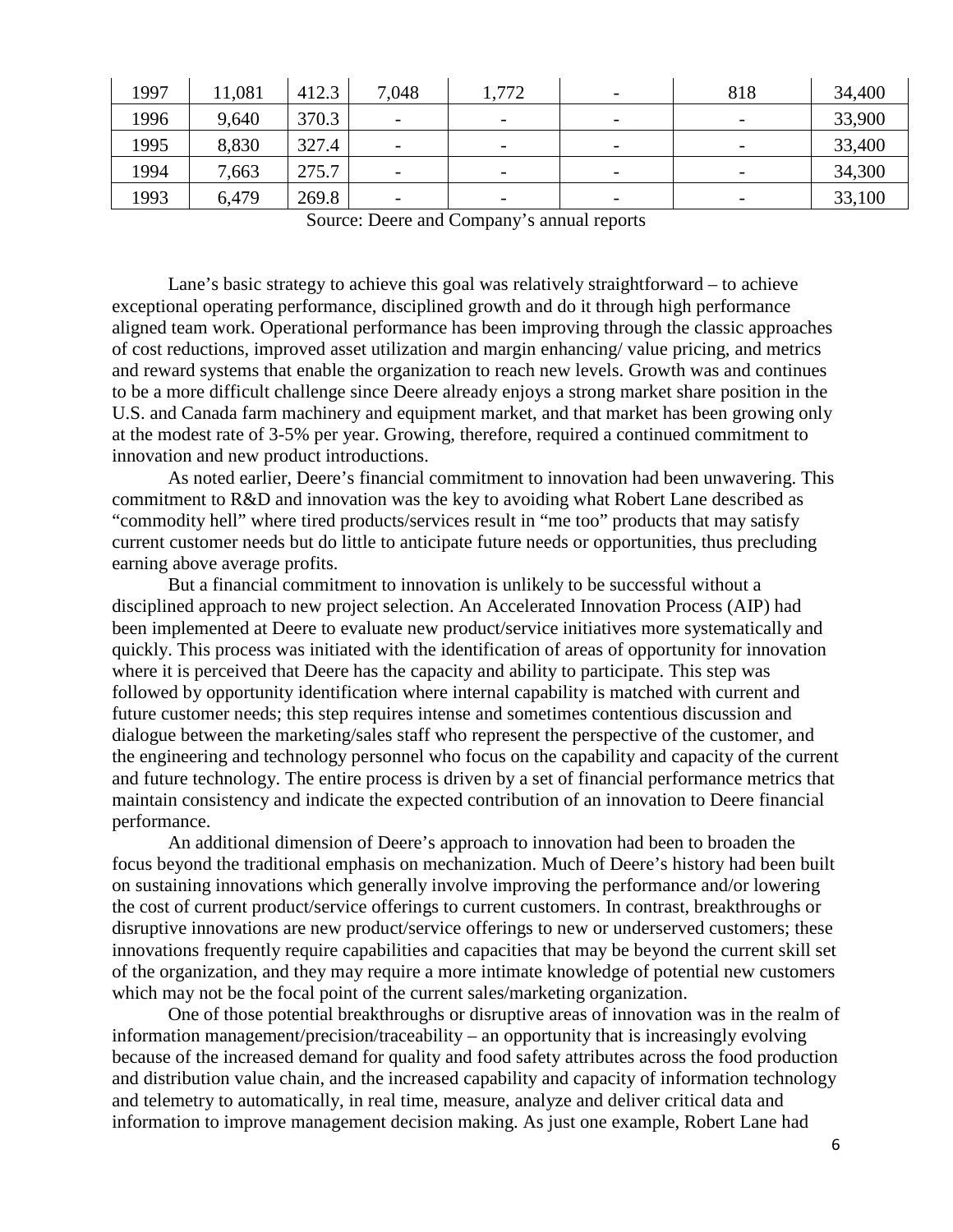described "the shift to intelligent machinery. The technology is becoming available to us to bring to the customer intelligent, mobile machinery. And these machines will be doubly smart, because every day out in the field has different weather conditions and growing conditions. To send a smart machine into an environment that is changing every day it has to be intelligent enough to be adaptive".

Deere was well aware of the traditional approach to thinking about growth in terms of both customers and products as reflected in figure 1. Their perspective was that more focus needed to be placed on new products offered to old customers as well as new customers, but these opportunities were characterized by high technical as well as high market uncertainty. The Deere ag division found the current discussion about precision agriculture and traceability across the food production/distribution value chain interesting. But were its customers as well as the other participants in the food production/distribution value chain ready to adopt these new disruptive innovations? And was the information technology available and adaptable to the agricultural production and food distribution industry? Those were some top of mind questions as the ag team contemplated the critical decisions it had to make.



Source: Ansoff **Figure 1. Ansoff's product/market growth matrix**

Although Deere had been a leader in commercializing new products and services in the farm machinery and equipment industry, it also had been very focused on maintaining high quality products that provide reliable and consistent services/experiences for their customers. So in some cases Deere's historical approach to innovation might be best described as a "fast follower" or "close second" rather than a "first mover". A key component of Deere's commitment to quality had been the Enterprise Product Development Process (EPDP) which is a well-defined stage gate process that products must go through to assure reliable performance before a commitment to launch or commercialize is made. On the one hand, this process assures quality in products. On the other hand, as an integrated process, it can take more time than the marketplace may accept. The concern became then, that in the information/electronics domains, the rapid rate of technical change meant that the cycle time for successful innovation had to be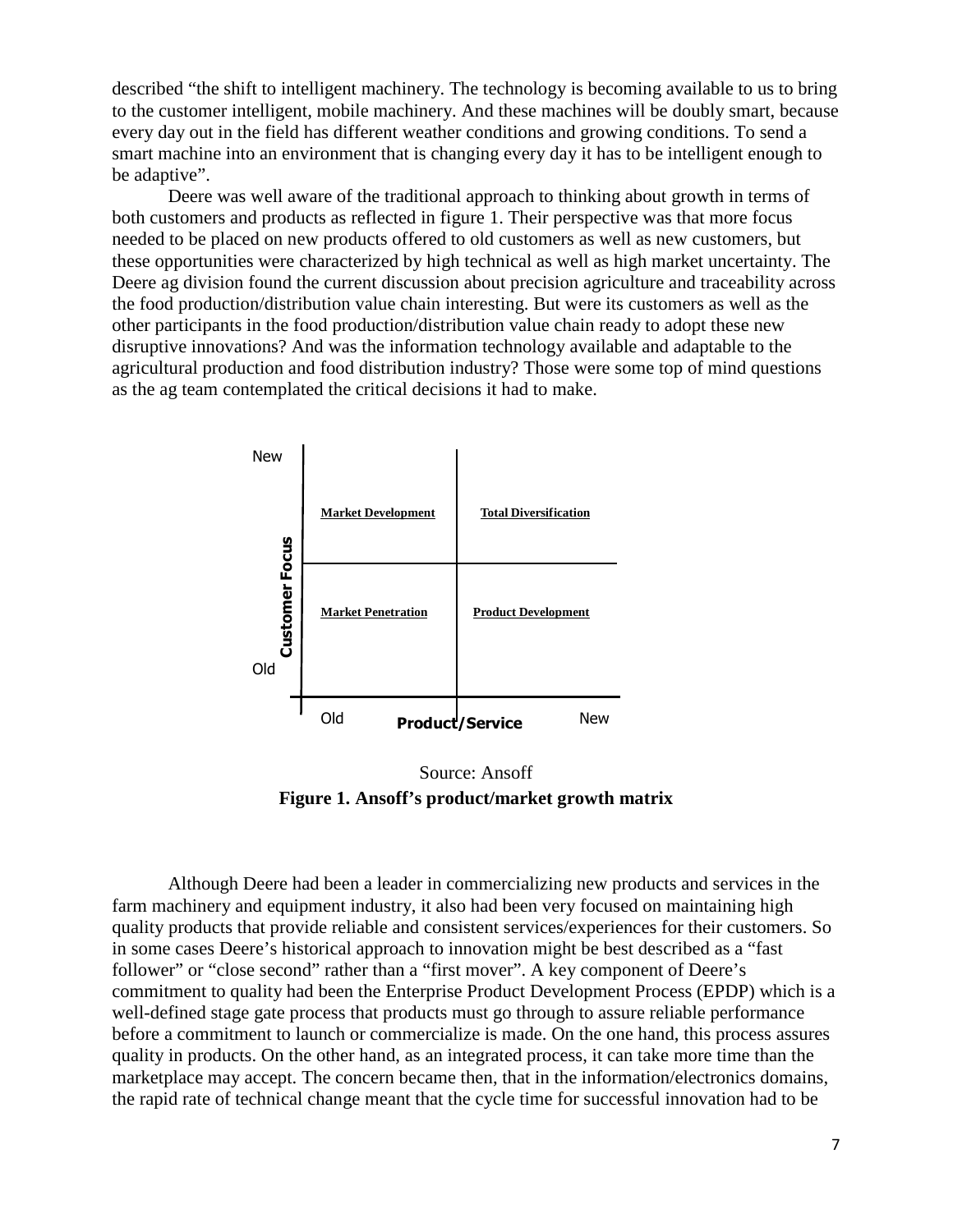accelerated and that some of the processes Deere had historically used to assess innovations maybe needed to be revamped.

## Customer Segmentation

 Deere had historically focused on and had a strong market position in power, implement and combine equipment with traditional commercial producers in Midwest corn/soybean agriculture. This historical dominance with this customer base had reinforced the perception that the U.S. market was mature and growth potential was limited. But by reassessing the market with a customer segmentation focus, a different story and conclusion began to emerge.

 Indeed, Deere's segmentation analysis suggested that there are eight different and important customer segments in the farm machinery and equipment market (figure 2) with different attitudes, goals, behaviors and needs. Deere's focus on the traditional segment, which had been historically the most important segment in the industry, had been the source of its success in the past, but the industry was changing rapidly and the other segments were becoming increasingly more important (figure 3). Some of these new growing segments – particularly the large/mega farm, the ag service provider/custom contractor, and some of the not for profit (state and federal government, etc.), needed machinery and equipment with different features. Larger scale growers and specialty crop producers were increasingly concerned about precision and process control systems and more likely willing to adopt electronic technology as long as it was simple to use and reliable. These segments were currently underserved by Deere both in terms of market share and features – this providing significant growth opportunities. And proving the information based technology in terms of reliability, ease of use and value for these segments combined with the continuous cost reductions and technological advances of electronic based technology would provide the opportunity to scale to traditional and smaller producers in the future. The market segmentation work suggested that in fact the U.S. farm machinery and equipment market may have substantially more growth potential than may have been perceived, and that new information/precision/electronic based technology (i.e., precision farming) had the potential to be the entry point and the linch-pin to capturing this growth potential.



Source: Provided by Deere and Company

**Figure 2. Deere's U.S. and Canada segmentation scheme**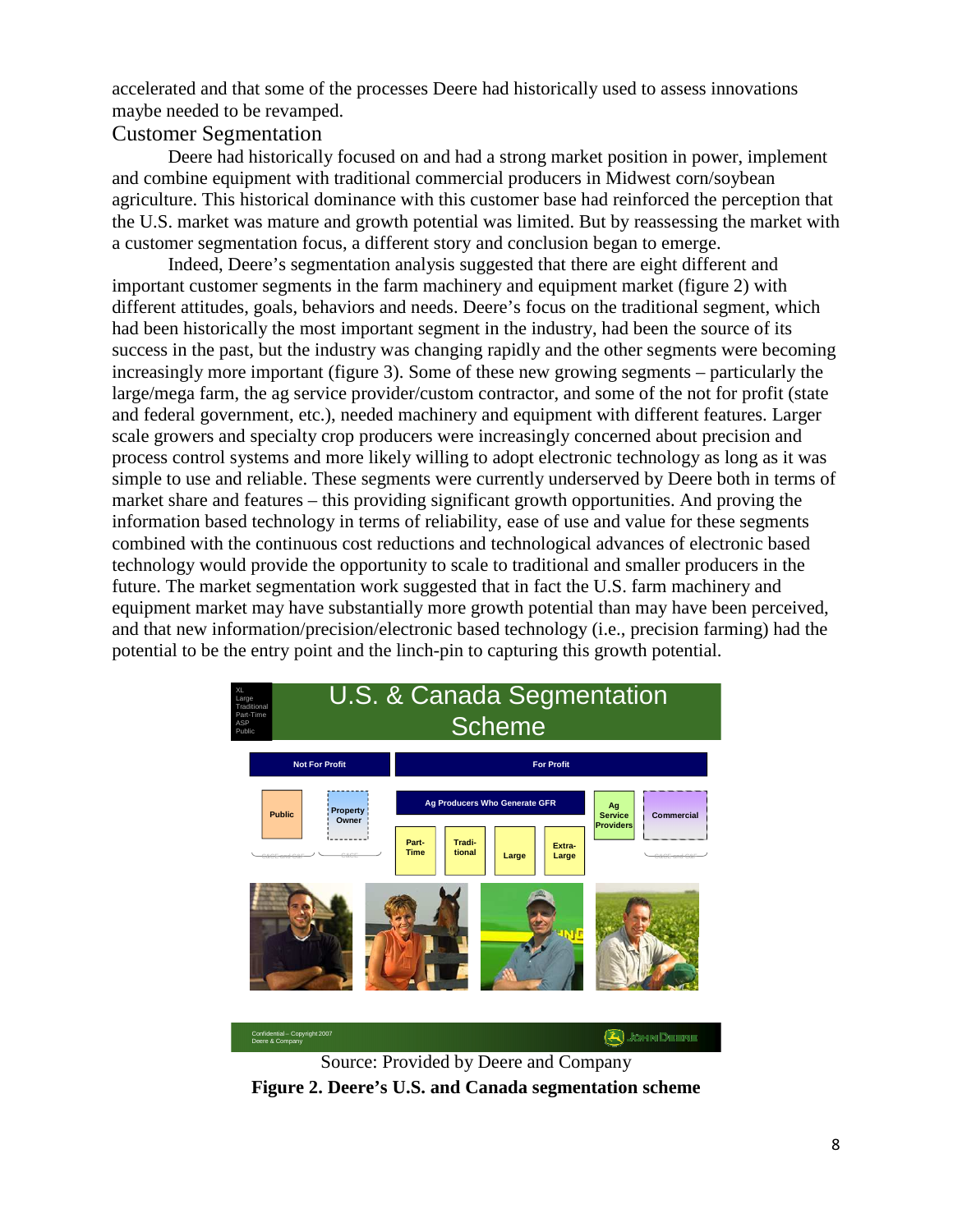

Source: Provided by Deere and Company **Figure 3. Evolution of Deere customers' segments** 

The New Product/Service Choices

 The ag division had identified 5 basic domains of innovations in the area of precision farming that might be offered to the market:

- 1. Advanced autotrack/guidance/headland management
- 2. Variable rate seed/fertilizer/chemical application
- 3. Telematics
- 4. Information/data management along the value chain
- 5. Synchronized and autonomous equipment

Precision farming dates back to the first yield mapping system presented by the company Ag Leader in 1992, shortly after global positioning system (GPS) technology became available to the public. Precision farming refers to the concept of in-field variability. It results in performing the right task, in the right place, at the right time. Most precision farming systems consist of a GPS receiver, display unit, and desktop software. John Deere's history in precision farming dated back to 1994, with the introduction of a yield mapping system, and has evolved into 5 distinct categories: guidance, machine control, telematics, information management, and robotics.

- 1. Guidance- the ability to pilot farm machinery through a field via GPS satellite signals to reduce overlap, and improve efficiency (by increasing speed of operation, allowing more work at night and/or in low visibility conditions, making the operator less tired).
- 2. Machine Control- systems that automate tractors, sprayers, planting and implement functions such as speed, hydraulic control, on/off control, and rate control to reduce inputs, decrease costs, and be more environmentally responsive.
- 3. Telematics- a wireless communication system between a vehicle and a remote site, transmitting information about the vehicle and its environment. Maintenance information can be recorded; location of the equipment can be known at all time; productivity, idle,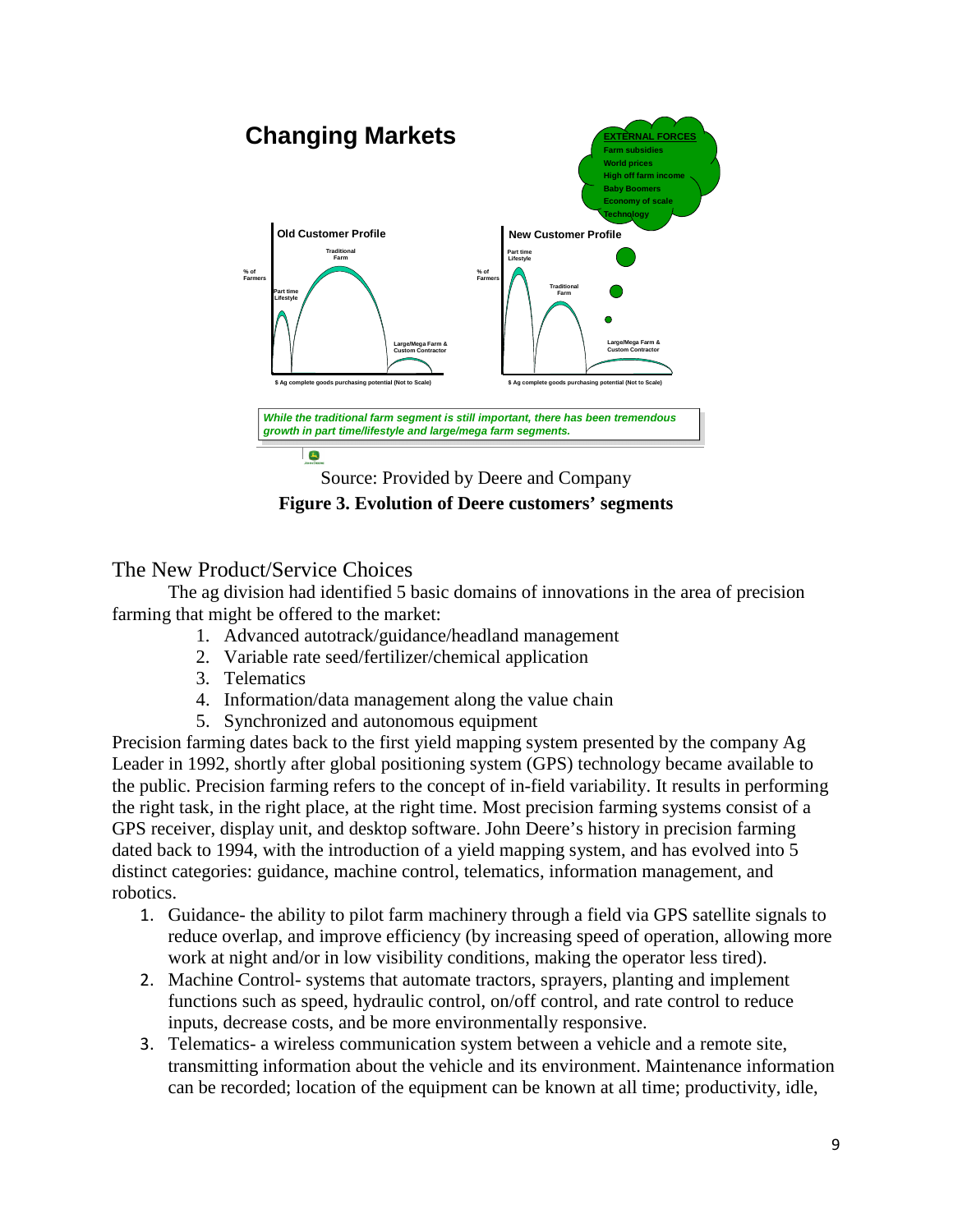and transportation times of the equipment can be calculated. In short, the systems can be used for efficiency and equipment management.

- 4. Information Management- collecting data about fields including: field location, seed variety planted, seeding depth or planting height, tillage depth, application depth or height, amount of products applied, crop yield, harvest moisture level, weather conditions to make maps and informed decisions. The information can be transferred along the value chain to improve efficiency and quality control.
- 5. Synchronized and autonomous/robotic multi-unit operations wireless operation and control of multiple machine units (tractors, swathers, harvesters) by one operator. The ag division faced several challenges in these five domains. First, customer adoption

behavior has propelled the direction of precision farming solutions in several ways. The rapid adoption of guidance and machine control products is the result of customers directly reaping the benefits of increased productivity, ease of operation, and reduced input costs. Documentation and information management solutions have struggled due to the inability for customers to see a direct benefit. Precision farming products overall have met complexity and price resistance adoption challenges.

 Second, having products that are compatible with older John Deere equipment as well as competitive equipment was an eminent priority. John Deere battled enabling compatibility with their first systems and the rest of the industry. Full integration of precision farming products into John Deere equipment is challenging as a result of different product life cycles, varying between precision solutions and equipment vehicles.

Third, competition is of course an issue. With high potential for growth in the market, many other companies have tried to capture this emerging global business. Those companies include: Trimble, Topcorn, Outback, Leica, AutoFarm, Ag Leader, and Raven for example. Trimble and Topcorn offer guidance, application, water management and information management systems (software for planning and documentation). Outback and Leica offer guidance/steering systems. Autofarm and Ag Leader sell guidance/steering systems as well as data collection products. In addition, Ag Leader also produces application control systems. Raven focuses on the application control domain. Furthermore, the major ag machinery equipment manufacturers (such as CNH, AGCO, and CAT) also offer precision farming technology.

Finally, the ag team was concerned about dealer support. They had just begun training the dealers with auto trac products. This was a needed but time consuming process. How would they find the time to develop the training material for the other domains, justify this time-away from the dealership to the dealers, and do all that in a record time?

## The Market

Information technology has been adopted by farmers in fits and starts. Although the use of computers and access to the Internet had expanded in recent years as reflected in figure 4, farmers continued to lag behind other industries in the broad use of electronic technology for business decisions (in fact only about 30% of the farmers used computers for business purposes in 2003), making the adoption of precision products by farmers a challenge. Adoption of precision farming technology has paralleled that of computer technology, but maybe with even more uncertainty. Data from the Agricultural Resource Management Survey (ARMS) show that yield monitors and guidance systems were being adopted at a relatively rapid pace, but other technologies such as variable rate application of fertilizer, lime, pesticides and seed as well as yield mapping, geo-referenced soil mapping, and remote sensing were lagging in their adoption rates (table 3). Economic analysis of the payoff of precision farming techniques indicated that guidance systems had the fastest payback, and variable application of lime also had financial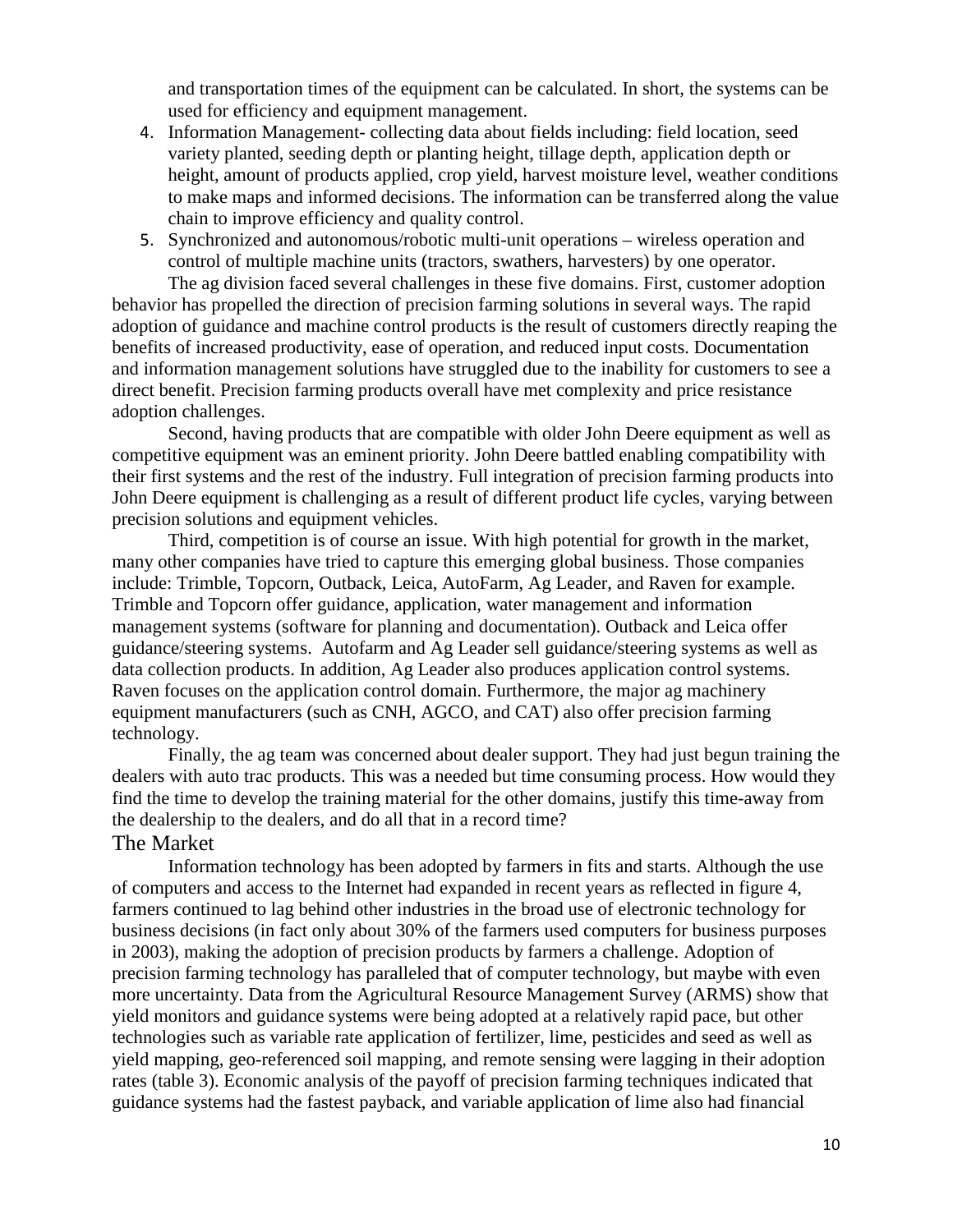benefits, but other precision farming technologies and techniques were not yet seen as highly profitable.



|  |  | Figure 4. U.S. farms using computers, 1997-2003 |  |
|--|--|-------------------------------------------------|--|
|  |  |                                                 |  |

| et share or cast across asing precision agricult                                                                |           |           |                                                                                       |           |               |             |  |
|-----------------------------------------------------------------------------------------------------------------|-----------|-----------|---------------------------------------------------------------------------------------|-----------|---------------|-------------|--|
| Technology                                                                                                      | Sunflower | Potatoes  | Sugarbeets                                                                            | Rice      | <b>Barley</b> | Sorghum     |  |
|                                                                                                                 | 1999      | 1999      | 2000                                                                                  | 2000      | $2003^{23}$   | $2003^{23}$ |  |
| Yield monitor                                                                                                   | 17.1      | 10.4      | 1.0                                                                                   | 17.6      | 17.0          | 14.4        |  |
| Yield map                                                                                                       | 3.8       | 10.2      | $\ast$                                                                                | 5.1       | 4.6           | 2.0         |  |
| Geo-                                                                                                            | 3.8       | 18.7      | 28.6                                                                                  | 9.5       | 7.3           | 7.3         |  |
| referenced soil                                                                                                 |           |           |                                                                                       |           |               |             |  |
| map                                                                                                             |           |           |                                                                                       |           |               |             |  |
| Remote                                                                                                          | 4.4       | 20.5      | 35.2                                                                                  | 4.7       | 2.8           | 4.4         |  |
| sensing                                                                                                         |           |           |                                                                                       |           |               |             |  |
| VRT used for:                                                                                                   |           |           |                                                                                       |           |               |             |  |
| Fertilizer/lime                                                                                                 | 2.8       | 13.1      | 11.9                                                                                  | 1.6       | 12.9          | 4.7         |  |
| Seed                                                                                                            | $\ast$    | 1.5       | 2.2                                                                                   | 1.2       | 8.0           | 3.5         |  |
| Pesticides                                                                                                      | $\ast$    | 3.6       | 1.3                                                                                   | 2.6       | 10.4          | 2.7         |  |
| Guidance                                                                                                        | <b>NA</b> | <b>NA</b> | <b>NA</b>                                                                             | <b>NA</b> | 14.7          | 10.4        |  |
|                                                                                                                 |           |           | *= less than 1 percent. $NA$ = survey not conducted. $VRT$ = variable-rate technology |           |               |             |  |
| These estimates are revised from previous published estimates based on updated weights from                     |           |           |                                                                                       |           |               |             |  |
| the ARMS.                                                                                                       |           |           |                                                                                       |           |               |             |  |
| $\textdegree$ Prior to 2002, respondents were asked if the soil characteristics of the field had ever been geo- |           |           |                                                                                       |           |               |             |  |
| referenced. Beginning in 2002, respondents were asked                                                           |           |           |                                                                                       |           |               |             |  |
| $3$ The question was reworded in 2002 to better define the term "remotely sensed.*                              |           |           |                                                                                       |           |               |             |  |
| Source: ARMS                                                                                                    |           |           |                                                                                       |           |               |             |  |

**Table 3. Share of U.S. acreage using precision agriculture technology<sup>1</sup>**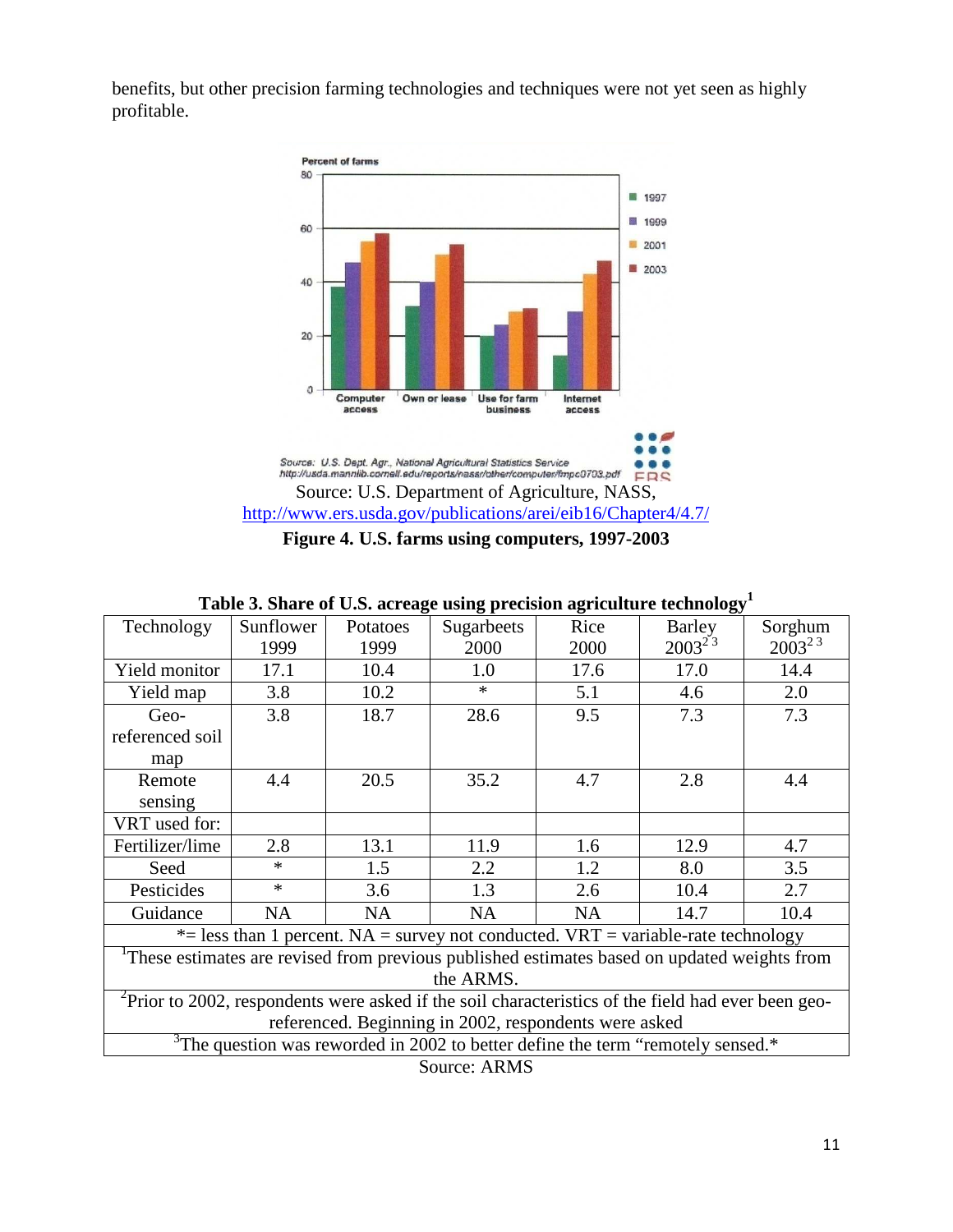A survey of retail agronomy dealerships concerning precision agriculture services indicated similar uncertainty in adoption. While more than 80 percent of the 340 respondents used some form of precision technologies in their dealerships, the applications were primarily dominated by service offerings to customers and manual control/light bar GPS guidance of application equipment (figure 5). Specific service offerings over time have grown erratically since the mid-nineties and still did not exceed 50% of the respondents as of 2006 (figure 6). Midwest dealers were significantly more likely to offer most precision services compared to other regions of the U.S. (figure 7).



Source: Whipker and Akridge, 2006 Precision Agricultural Services Dealership Survey Results **Figure 5. Use of precision technology in 2006**



Source: Whipker and Akridge, 2006 Precision Agricultural Services Dealership Survey Results **Figure 6. Precision ag services offered over time**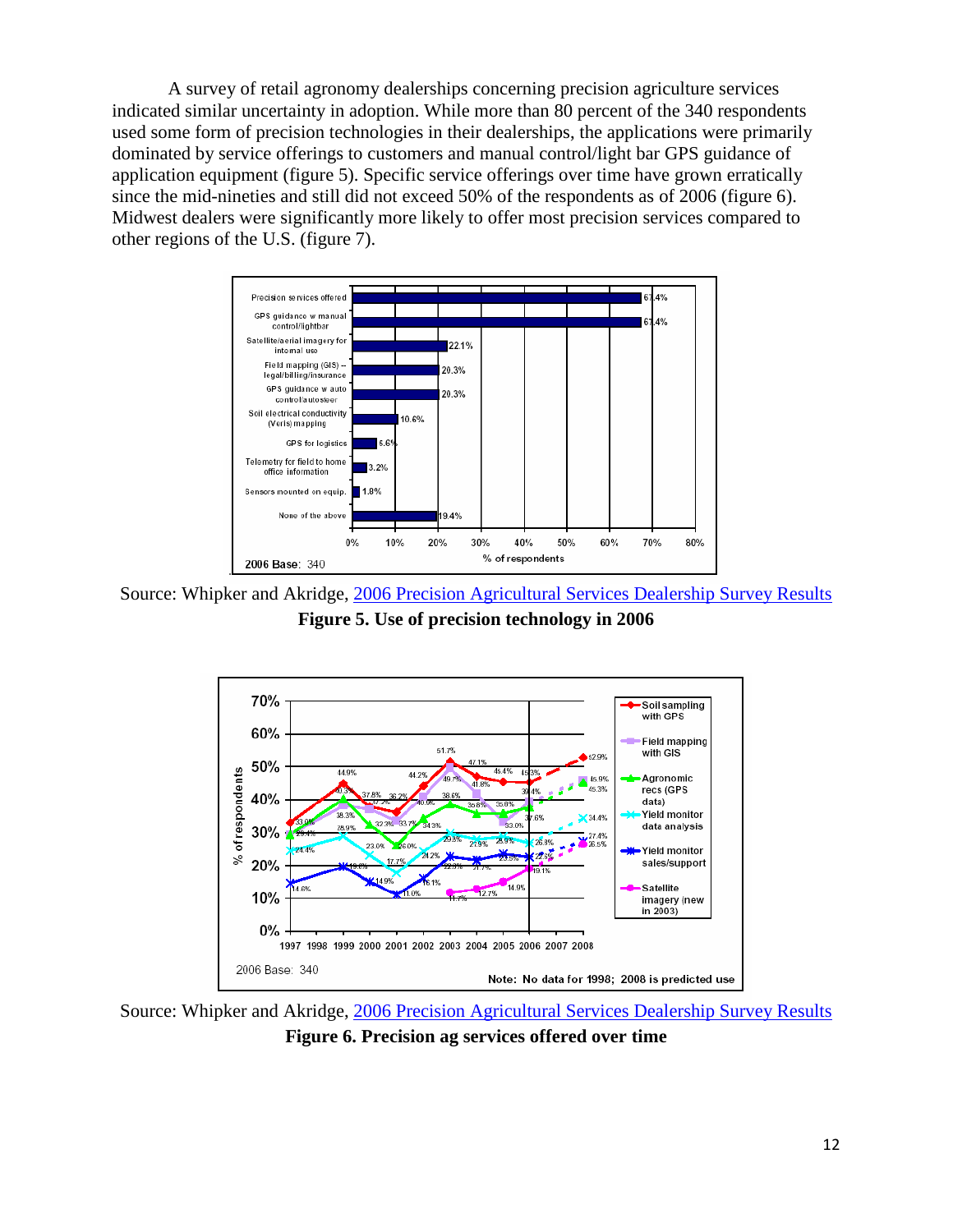

Source: Whipker and Akridge, 2006 Precision Agricultural Services Dealership Survey Results **Figure 7. Precision ag services offered by region in 2006** 



Source: Whipker and Akridge, 2006 Precision Agricultural Services Dealership Survey Results **Figure 6. Precision ag services offered over time** 



Source: Whipker and Akridge, 2006 Precision Agricultural Services Dealership Survey Results **Figure 7. Precision ag services offered by region in 2006**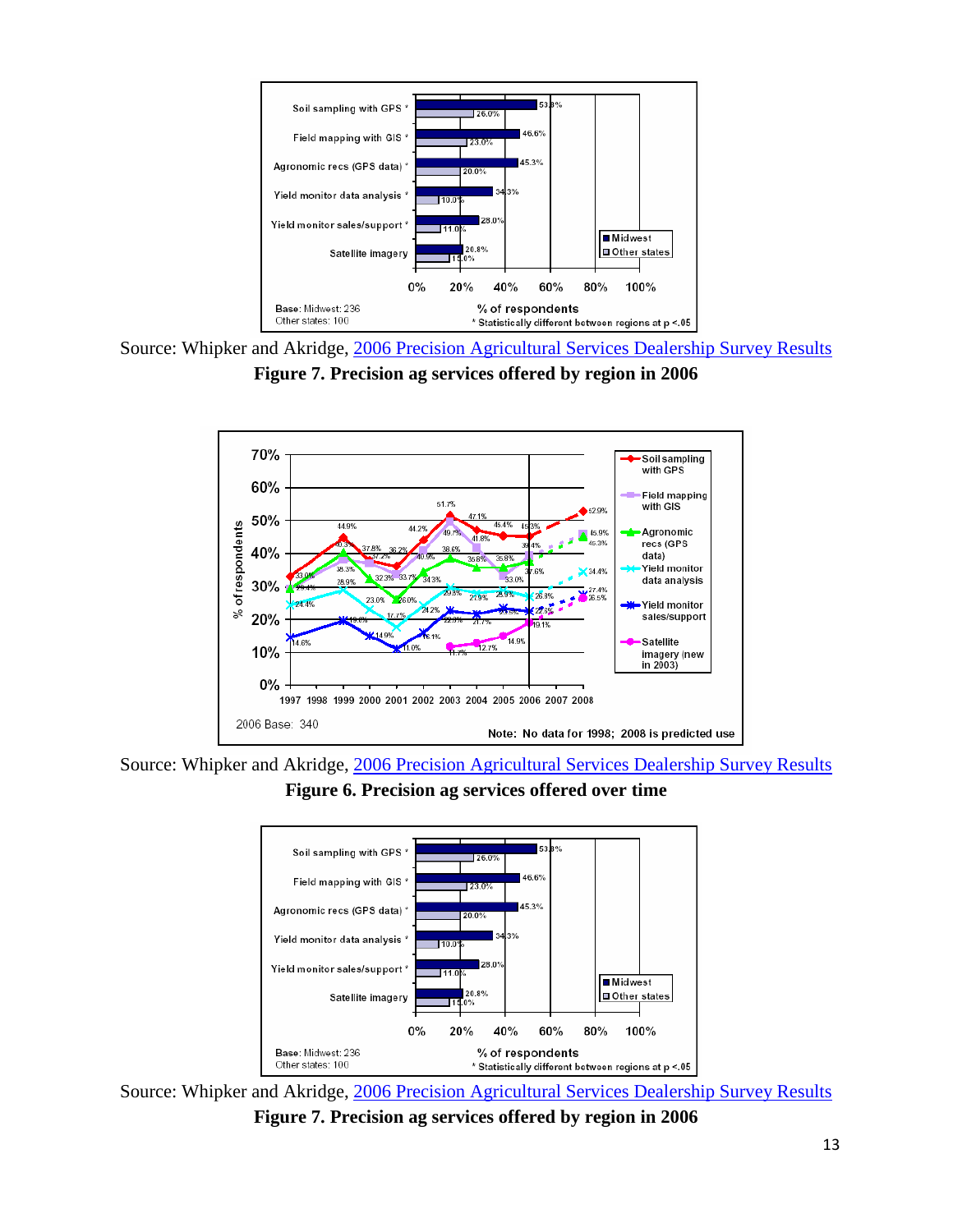Data from surveys of Ohio farmers in 1999 and 2003 suggested that adoption of precision farming practices was progressing at a slow to moderate pace. As summarized in table 4, the most frequently adopted precision farming practice was geo-referenced grid soil sampling – adoption increased from 8 percent of the respondents in 1999 to 15 percent in 2003. Variable rate application of plant nutrients showed similar rates of adoption, and growth in adoption since 1999. Yield monitor adoption almost doubled from 6 to almost 12% from 1999 to 2003; precision guidance was not generally commercially available in 1999 and had been adopted by 5% of the survey respondents by 2003. Approximately one-third of the surveyed farmers had adopted one or more of the precision farming practices in 2003, compared to less than 25% in 1999. As expected larger farmers adopted precision farming techniques more rapidly and were using a larger number of such techniques compared to smaller farmers.

|                                                                    | Percent Adopting |      |
|--------------------------------------------------------------------|------------------|------|
|                                                                    | 2003             | 1999 |
| Georeferenced (i.e., map-based or location specific) grid soil     | 15.3             | 8.1  |
| sampling                                                           |                  |      |
| Variable Rate Application of Phosphorus                            | 14.1             | 7.3  |
| Variable Rate (i.e., rate varied across field) Application of Lime | 14.0             | 6.7  |
| Variable Rate Application of Potassium                             | 13.4             | 7.3  |
| <b>Yield Monitor</b>                                               | 11.6             | 6.0  |
| <b>Boundary Mapping</b>                                            | 9.8              | 4.3  |
| Variable Rate Application of Nitrogen                              | 7.7              | 6.3  |
| Satellite GPS receiver                                             | 7.6              | 2.2  |
| Georeferenced field scouting for weeds                             | 6.0              | 2.3  |
| Variable Rate Application of Herbicides                            | 5.3              | 5.7  |
| Precision Guidance (light-bar navigation or auto pilot system      | 5.2              |      |
| Aerial or Satellite Field Photography                              | 5.2              | 2.7  |
| Georeferenced field scouting for insects, pests, or disease        | 4.9              | 2.0  |
| Variable Rate Seeding                                              | 4.2              | 3.4  |
| Variable Rate Application of Other Nutrients                       | 4.1              | 3.9  |
| GPS or Sensor-Directed Spot Spraying of Herbicides                 | 3.0              | 1.3  |
| Variable Rate Application of Pesticides                            | 2.8              | 2.9  |
| GPS or Sensor-Directed Spot Spraying of Pesticides                 | 0.9              |      |
| Percent who have adopted one or more of above                      | 31.8             | 23.6 |

**Table 4. Percent of Ohio farmers who had adopted various precision farming components in March 1999 and 2003**

Source: Adoption and Use of Precision Farming Technologies: Results of a 2003 Survey of Ohio Farmers The Ohio State University Report Series: AEDE-RP-0039-03, December 15, 2003.

From a global perspective, the data only are available on yield monitor use and indicate that the U.S. and Germany appear to have the highest use with lower utilization in Denmark, Sweden and Argentina (table 5). Success in expanding their footprint in precision farming technology in the U.S. would allow Deere to better understand the customers' needs, which could then possibly be leveraged to other countries.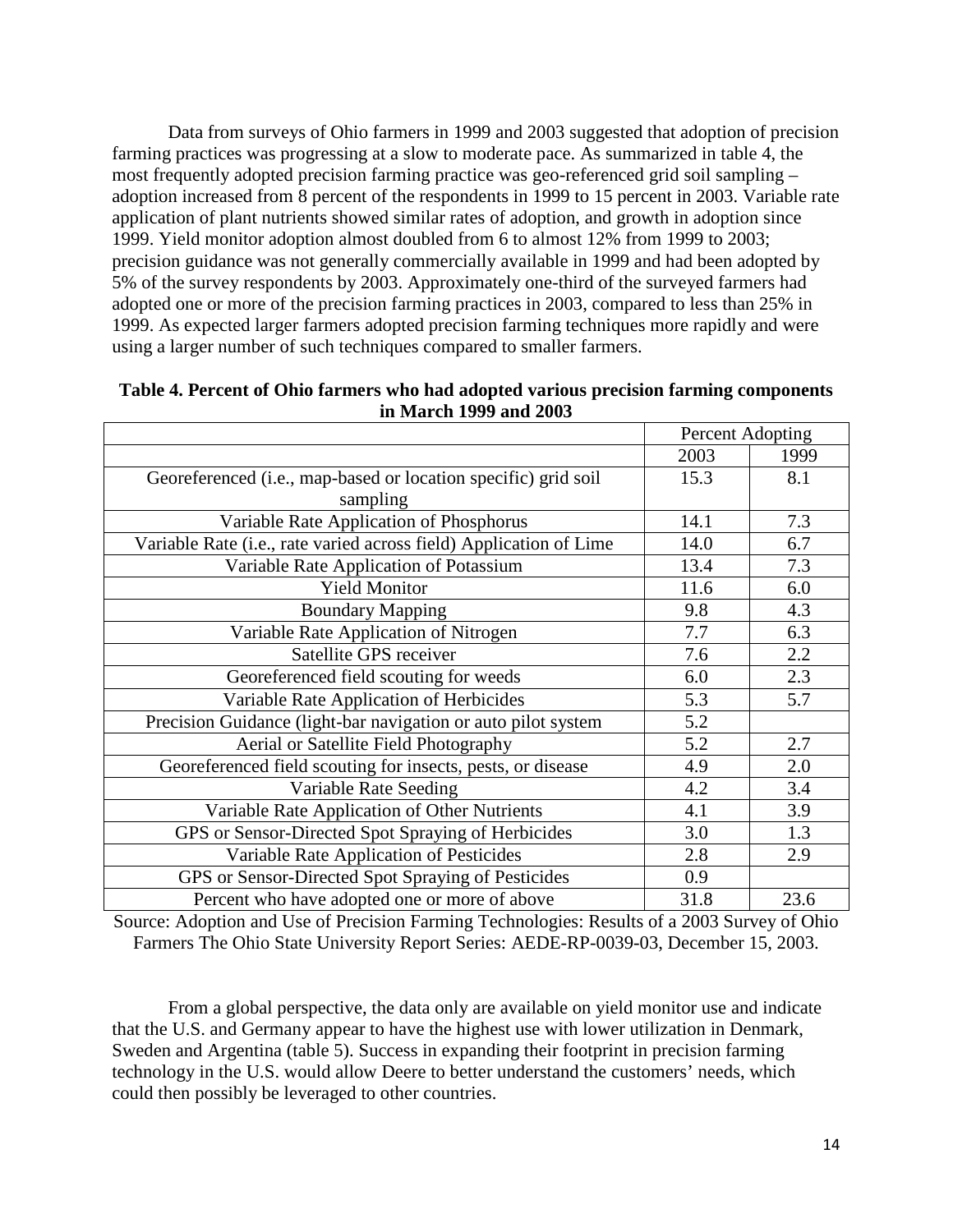|                                      | Estimated            |        |                | <b>Yield Monitors</b> |          |                   |                |                        |
|--------------------------------------|----------------------|--------|----------------|-----------------------|----------|-------------------|----------------|------------------------|
| <b>Country</b>                       |                      | Number |                | Year                  |          | <u>Source</u>     |                | per $1,000,000$ acres* |
| Americas:                            |                      |        |                |                       |          |                   |                |                        |
|                                      | <b>United States</b> |        | 30,000         | 2000                  |          | Daberkow et al.   |                | 136                    |
|                                      | Argentina            |        | 560            | 2002                  |          | <b>Bragachini</b> |                | 10                     |
|                                      | <b>Brazil</b>        |        | 100            | 2002                  |          | Molin             |                | 1                      |
|                                      | Chile                |        | 12             | 2000                  |          | <b>Bragachini</b> |                | 8                      |
|                                      | Uruguay              |        | $\overline{4}$ | 2000                  |          | <b>Bragachini</b> |                | 3                      |
|                                      |                      |        |                |                       |          |                   |                |                        |
|                                      |                      |        |                | Europe                |          |                   |                |                        |
|                                      | U.K.                 |        | 400            | 2000                  |          | Stafford          |                | 43                     |
|                                      | Denmark              |        | 400            | 2000                  |          | Stafford          |                | 100                    |
|                                      | Germany              |        | 150            | 2000                  |          | Stafford          |                | 7                      |
|                                      | Sweden               |        | 150            | 2000                  |          | Stafford          |                | 48                     |
|                                      | France               | 50     | 2000           |                       | Stafford |                   | $\overline{2}$ |                        |
|                                      | Netherlands          |        | 6              | 2000                  |          | Stafford          |                | 11                     |
|                                      | Belgium              |        | 6              | 2000                  |          | Stafford          |                | 6                      |
|                                      | Spain                | 5      |                | 2002                  |          | 4ECPA             |                | $<$ 1                  |
|                                      | Portugal             |        | 4              | 2002                  |          | Conceicao         |                | 3                      |
|                                      |                      |        |                |                       |          |                   |                |                        |
|                                      |                      |        |                | Other                 |          |                   |                |                        |
|                                      | Australia            |        | 800            | 2000                  |          | Bullock et al.    |                | 17                     |
|                                      | South Africa         |        | 15             | 2000                  |          | <b>Nell</b>       |                | 1                      |
| Source: August 2003 SSMC newsletter, |                      |        |                |                       |          |                   |                |                        |

**Table 5. Yield monitors use by country** 

http://www.agriculture.purdue.edu/SSMC/Frames/Aug03How%20many%20yield%20monitors\_ gregedits1.htm

## The Key Questions

 The challenge was clear. How might the Ag Division deliver on this challenge? Although there were numerous opportunities for new product/service introduction in the traditional areas of enhancing the performance and productivity of Deere's power, tillage and harvesting equipment, the ag division felt that the most potential but also the most uncertainty might be in the five new domains of precision farming identified earlier. Some of the top line questions the ag division management team had decided to focus on were:

- 1. What are the types/dimensions of risk/uncertainties associated with innovations in the information domain? Once the dimensions of uncertainties are defined, give specific examples in each dimension related to Deere and the information domain.
- 2. What kinds of customers (in terms of age, size, crops produced, etc.) provide the most potential for adopting the products/services in these domains?
- 3. What are the capacities needed to develop, produce, and commercialize information domain products? Does Deere have the capabilities? If not, how should Deere go about getting the capabilities.
- 4. How can Deere manage the risk/uncertainties associated with investing in the information domain? Think about flexibility and the concept of real options, and suggest a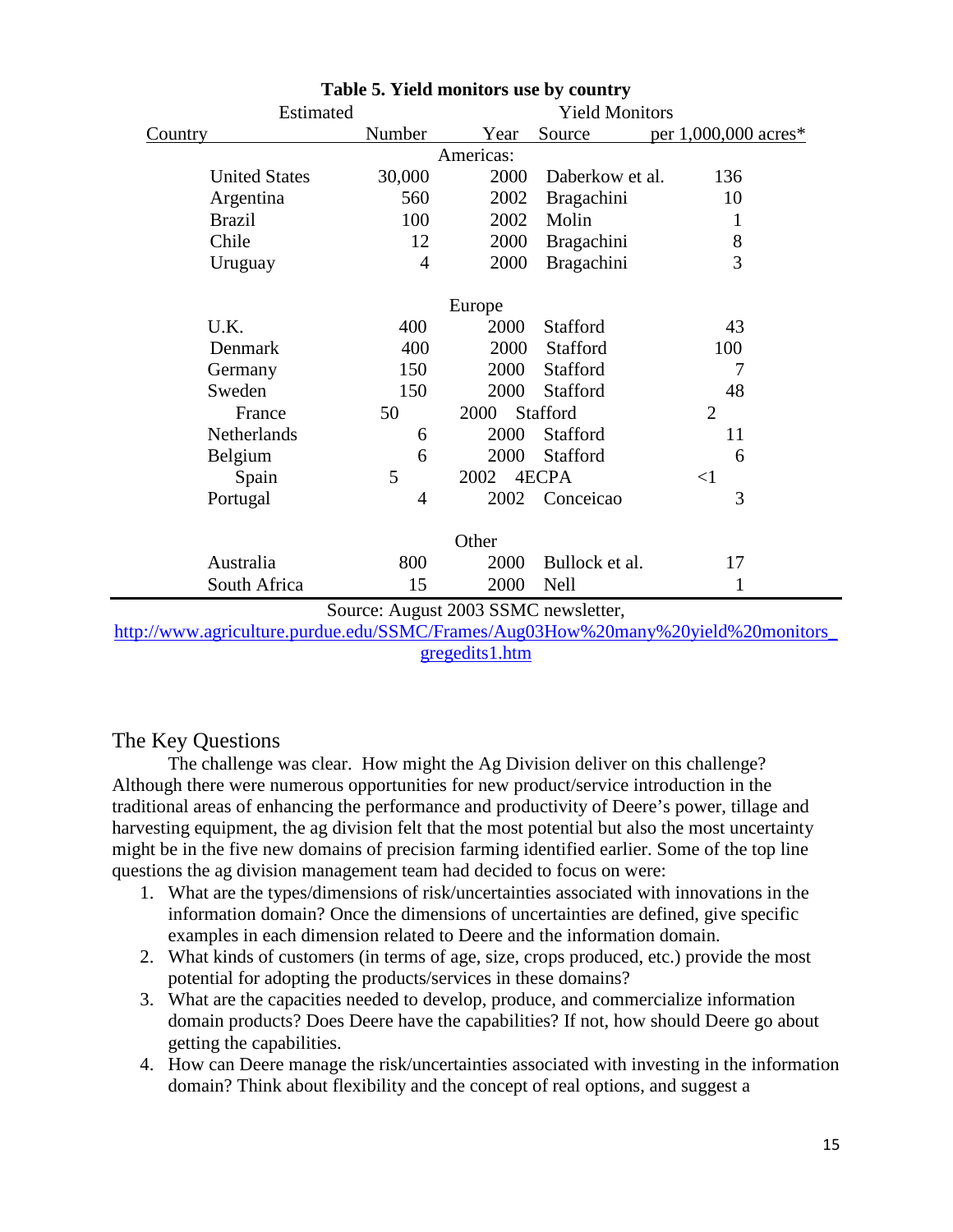framework(s) to use this concept. Present and define the concepts, frameworks and apply them to Deere.

5. Should Deere collaborate with specialty electronics companies (such as Raven, Ag Leader, etc.)? Which characteristics should Deere look for in the collaborators/partners involved in the development of new technology in these domains and what organizational structure might be used to benefit both Deere and the collaborators?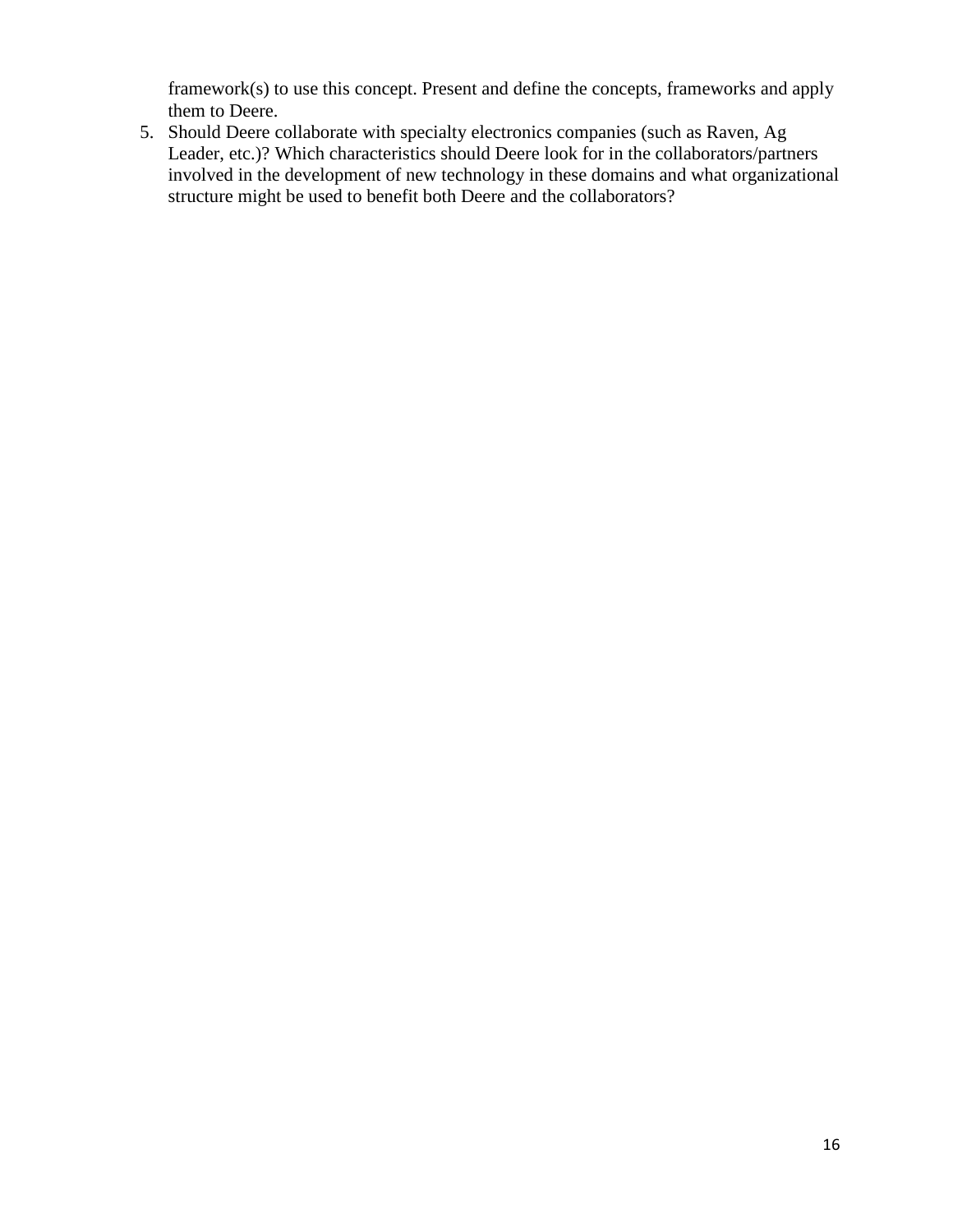# Exhibit A. Innovation chronology

**2006:** Deere introduces a high-capacity 4930 self-propelled sprayer; the 120-foot boom makes it the most productive sprayer ever built by John Deere.

Innovations such as iGuide, for perfectly straight rows; iTEC Pro for automated end of row turns and GS2 Rate Controller to expand the capabilities of the GS2 system by acting as a controller for sprayers; reach the market.

John Deere 8430 tractor, powered by company's clean-burning engine technology, sets fuelefficiency record for its size class. Advanced products appear in the 6030 premium series and 7030 full-frame tractors.

A new line of productive round balers is launched.

**2005:** Major new-product introduction for model-year 2006 with John Deere 8530 tractor; the most powerful row crop tractor ever (275-hp) that allows operators to get more done in less time. Equipped with new 9.0-liter engine, this tractor is more fuel-efficient than the previous model. Advanced precision-guidance product introduced, which can direct equipment in the field with sub-inch accuracy.

**2004:** Further advances in new products include recently introduced self-propelled sprayers: the 4720 and 4920 models are the Deere's largest and most-productive sprayers ever.

Expansion of the GreenStar AutoTrac Assisted Steering System on more vehicles.

Development of StarFire RTK system with the repeatable guidance that only Real-Time Kinematic (RTK) GPS systems can deliver.

2003: John Deere Introduces GreenStar™ AutoTrac Assisted-Steering for Wheeled Tractors. Introduction of several product enhancements for Parallel Tracking (a manual guidance system) and expansion of the GreenStar AutoTrac Assisted Steering line-up with the introduction of Auto-Trac for 8020 series tractors with MFWD or ILS.

Development of JDLink™ Machine Messenger, a wireless communications system for the new John Deere twenty series tractors which allows owners to monitor tractor performance and usage from a secure Internet website.

**2002:** Development of JD Office, an extended version of JDmap.

Creation of a new JDLink Machine Messenger, a wireless communication and information system for John Deere agricultural tractors that makes automated fleet management a reality. **2001:** Two mapping softwares: JDmap & JDmap Deluxe.

Development of parallel tracking to reduce overlap.

Creation of a new service CropTracer that provides the necessary components of a full service traceability program.

Launch of Field Doc, an electronic notebook that makes collecting and recording information about operations exceptionally easy.

Introduction of the GreenStar AutoTrac assisted steering system to reduce the amount of time an operator needs to spend steering the tractor.

**1992:** A program is launched to encourage installation of rollover protective structures and seat belts on older tractors. In 1966, John Deere introduced the first commercially available rollover protective devises for farm tractors, later releasing the patent to the industry without charge. **1991:** Lawn-and-grounds-care equipment operations in the US and Canada become a separate division. Since 1970 they had been part of the farm-equipment operations. The company

acquires SABO, a European maker of lawn mowers.

**1963:** John Deere surpasses IH to become the world's largest producer and seller of farm and industrial tractors and equipment. The company ventures into the consumer market, deciding to produce and sell lawn and garden tractors plus some attachments such as mowers and snow blowers.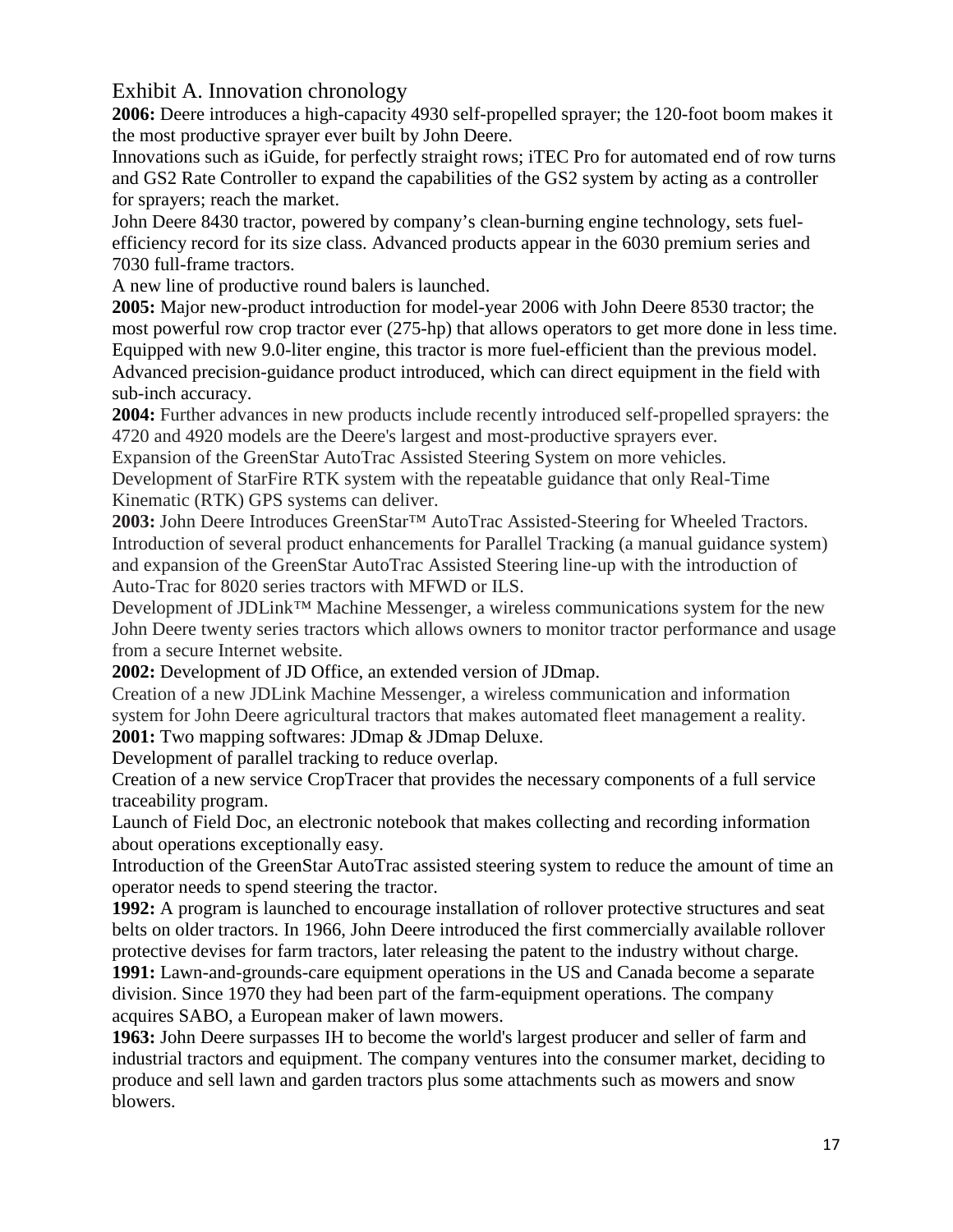**1958:** The John Deere Credit Company, financier of domestic purchases of John Deere equipment, begins operations.

**1957:** Six-row planters and cultivators, John Deere innovations, reach the market. They provide 50 percent more planting and cultivating capacity for row-crop farmers in corn- and cottonproducing areas.

Source: Deere and Company's web site, Deere and Company's annual report, and "The John Deere Way: Performance that Endures" by David Magee (2005)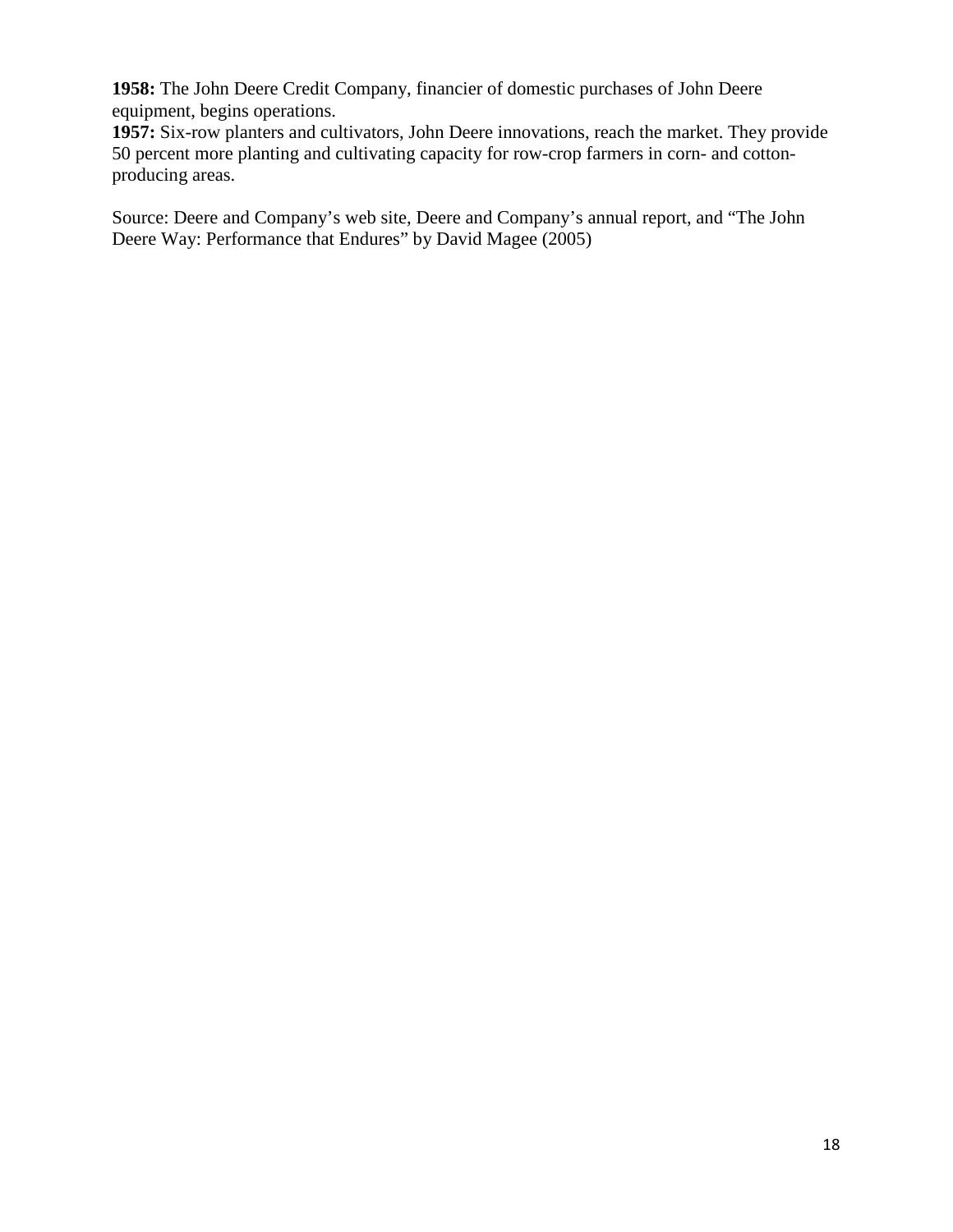### Addendum to the Case Study

The case study was used at an executive program focusing on innovation in April 2009. The executive program was a 4 day session for executives from Syngenta. Prior to the case study presentation and discussion, presentations and discussions/dialogues focused on how Syngenta innovates, how to create a culture of innovation, how to implement innovation, and how to communicate to customers the innovation taking place.

### Case Set-up

To prepare the participants for the case study discussion, a succinct presentation was given. Christensen and Raynor's customer segmentation (from their book "The Innovator's Solution) was introduced: overserved customers, under-served customers, satisfied customers, and non customers. Then, based on another book by Christensen ("the Innovator's Dilemma"), the definitions of disruptive and sustaining innovations were presented. Sustaining innovation refers to improving a current product while disruptive innovation refers to the creation of a new product, business model or service. The framework developed by McGrath and MacMillan in their book "The Entrepreneurial Mindset" was also presented. This framework (see Figure 1) graphs the innovation projects along the dimensions of market and technical uncertainty to determine whether risk is being diversified and how the uncertainty portfolio of options evolves over time. Market and technical uncertainties are scored using the scorecards developed by McGrath and MacMillan. Market uncertainty refers to the lack of knowledge at the market and demand level. Major sources of uncertainty are the potential revenue/demand, the regulatory aspects, the associated cost, and the upstream supply chain reaction to the innovation project. Technical uncertainty comes from the lack of information about the viability of the innovation. The firm does not know whether or not the technology can be developed, and which inputs and skills are needed. The firm also does not know how and if the user will be able to use the product. Figure 1 maps the variety in the chosen innovation activities. Innovation through positioning options creates the right to wait and observe. Innovation through stepping stones options gives low-risk access to potentially high upside opportunities. Innovation through scouting options can be seen as entrepreneurial experiments. Innovation through enhancement launches represents improvement to make today's product faster, better, or cheaper. Finally, innovation through platforms launches consists of establishing the company in a leading position, ideally in an emerging area with strong growth potential – next generation advantages. The participants were given an illustration of the framework with Deere's example of innovation projects (excluding the information domain) (see Figure 1).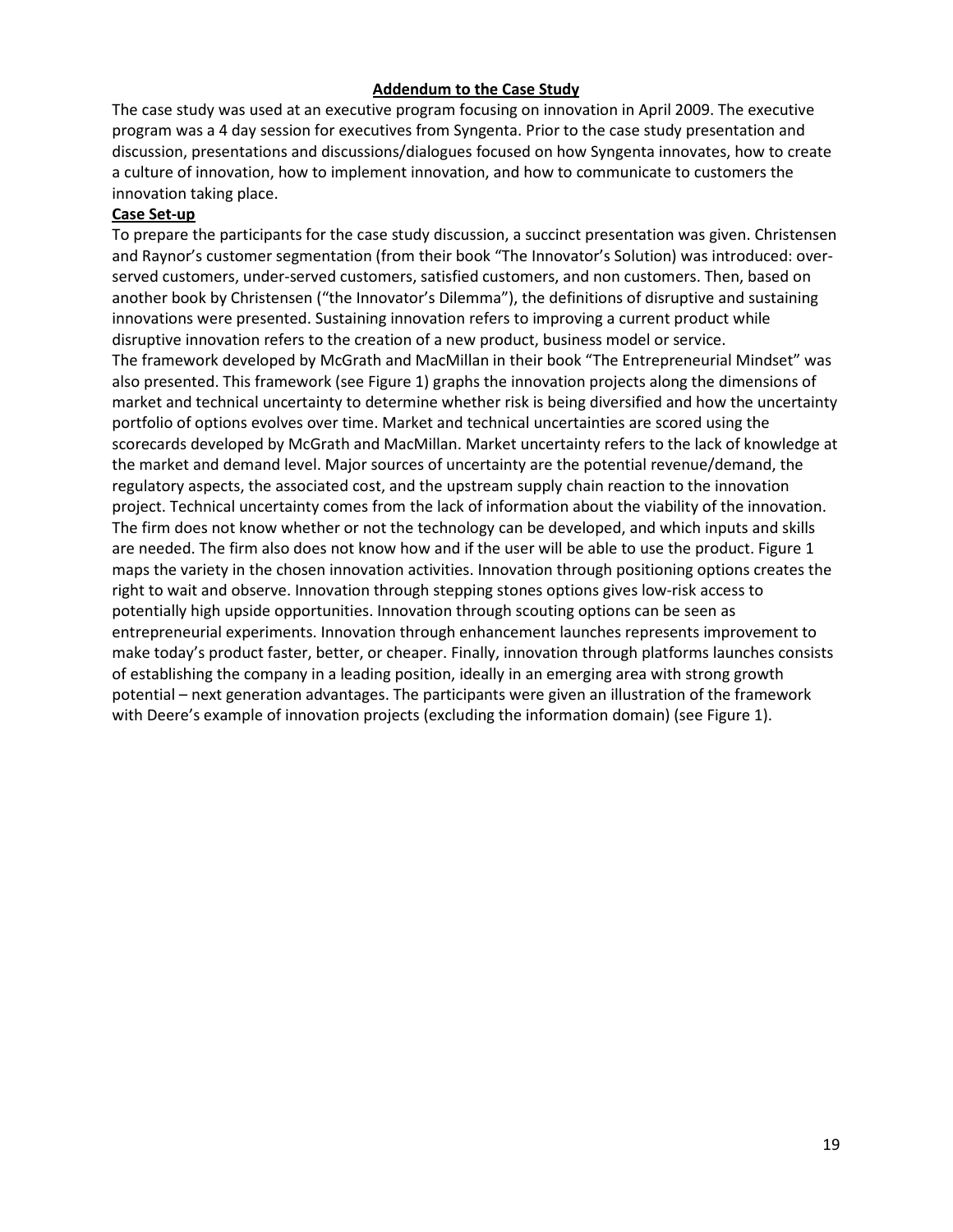

Market uncertainty

#### Figure 1: Portfolio of Options to Innovate

### Participants' Discussion/Dialogue

The participants were then asked to break up into groups of 4-5 people and answer questions 2,3, and 5. The other questions were not investigated because the participants had already discussed in length the implementation of innovation and the customer aspect of innovation. After the break-out session, the participants presented their answers that are discussed below.

McGrath and Mac Millan's framework was proposed to determine the appropriate portfolio of innovation projects to fund/support, and to manage this portfolio over time (see Figure 2). Advanced autotrack/guidance/headland management and variable rate seed/fertilizer/chemical application can be considered platform launches for Deere. They have medium technical uncertainty but low to medium market uncertainty as the values of those technologies is fairly easy to communicate to the customers. Telematics and information management are examples of scouting options for Deere. Telematics and information management use developed technologies (we have telematics in our cars, in planes, in trains) which limits the technical uncertainty. However, the market uncertainty is high. Sales representatives may find it more difficult to convince farmers of the benefits that these technologies bring than for products such as autotrack. Alternatively, these products may service a smaller number of farmers than autotrack systems in the short term. Synchronized and autonomous/robotic multi-unit operations are stepping stones for Deere. Requiring the use of new technologies, these products have high technical uncertainty. For the same reasons as for the telematics and information management products, synchronized and autonomous/robotic multi-unit operations also face high market uncertainty.

One of the participants mentioned that the McGrath and Mac Millan's framework did not take into account the market attractiveness. The instructor mentioned how the size of the circles could be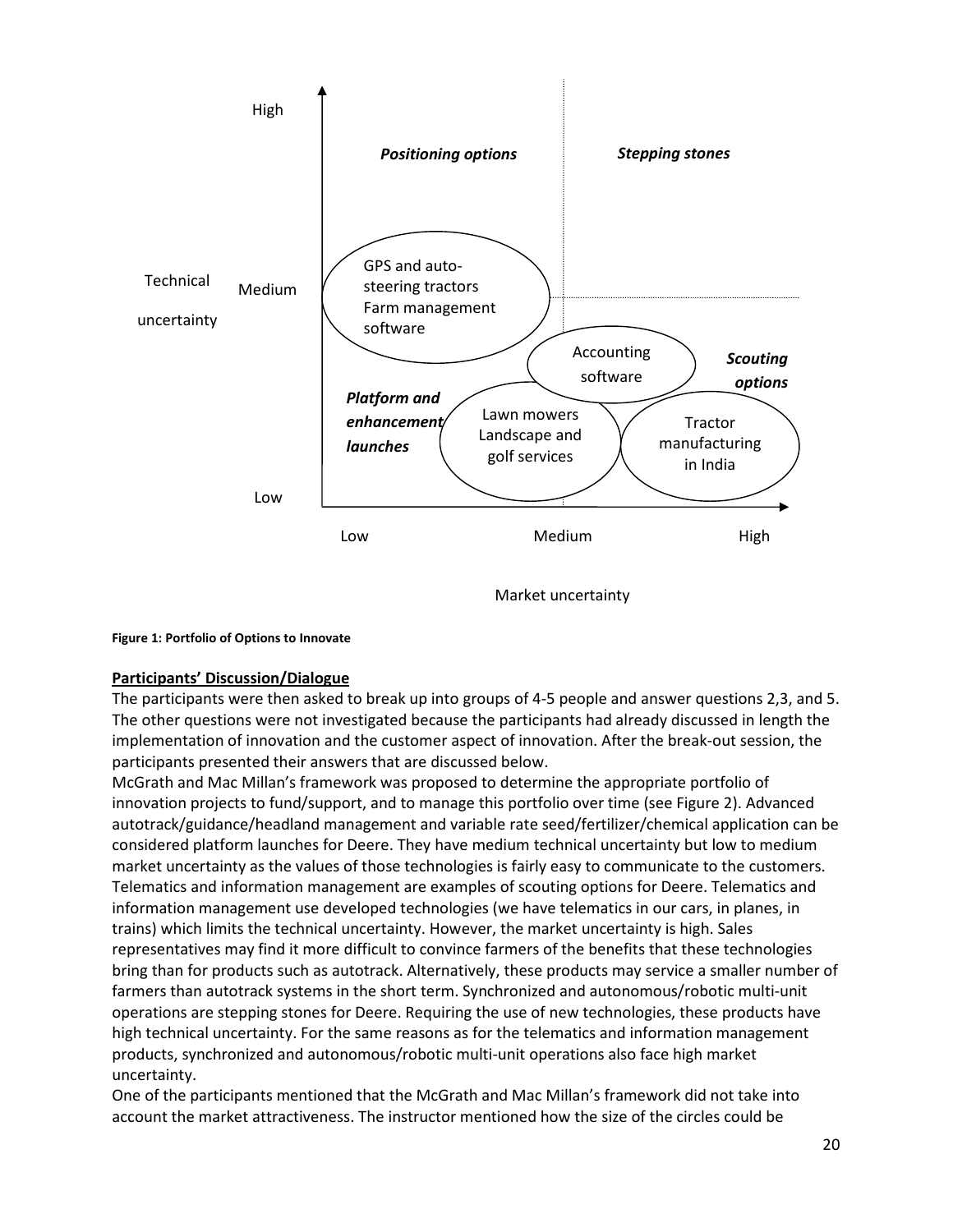adapted to represent the market attractiveness; the bigger the circle, the more attractive (in terms of generated revenue) the market.



Regarding the question on whether  $\frac{1}{2}$ company, most participants recommended collaboration and presented the reasons to justify this recommendation as summarized in Figure 3. market uncertainty

| Partner                    | Don't partner           |
|----------------------------|-------------------------|
| Access technologies        | Oblige customers to     |
|                            | use the whole Deere     |
|                            | package                 |
| Access new customers       | Nobody was better       |
| Successful with past       | <b>Expected payoffs</b> |
| partnership experience     |                         |
| Differentiation            | Culture                 |
| To mitigate risk           | Provide the right       |
|                            | quality                 |
| Flexibility to experiment  | Avoid lawsuits on       |
| with the idea and then buy | intellectual property   |
| the partner if it's        | rights                  |
| successful                 |                         |
| Speed to market            |                         |
| Access to capabilities     |                         |
| Share costs                |                         |
| Secure channels            |                         |
| Competitive advantage      |                         |

Figure 3. Factors Affecting the Choice of Governance Structure

Deere's core business up until now has been the machinery business. For the company to enter the information domain, Deere will need to develop competencies in electronics/computer/information technology by either buying electronic companies or collaborating with them. These electronic competencies will have to be developed at all domains throughout the supply chain. The research and development teams will have to learn about electronics in addition to continuing their understanding of machinery. The manufacturing processes will have to be adapted to produce electronics. Suppliers of electronics will need to be found and relationships with them will need to be created. Quality controllers will have to learn about electronics. Deere's marketers and sales representative will have to learn about electronic features to market the product properly and to its fullest. Deere's dealers have also service teams at the dealership and on-site: those teams will need to have electronic experts on staff. Participants also stressed the need for Deere to educate the dealers in selling precision farming products. Both the dealers and the service teams will need to be motivated and rewarded for the effort